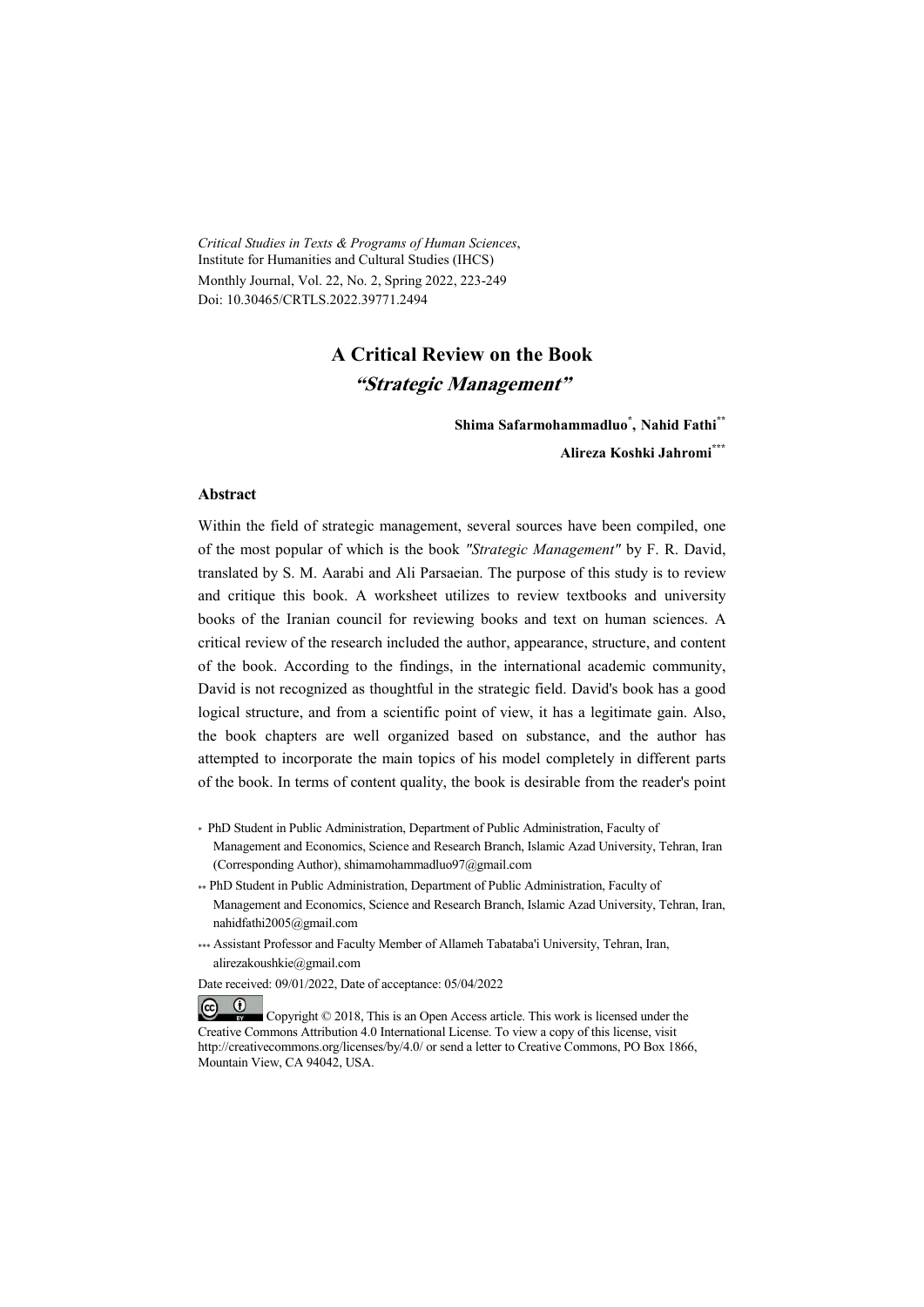of view (not from the attitude of an executive). The main advantages of the book, for-profit approach of the presented tools, and the main weakness of the book can be considered in the lack of expression of scientific principles and views of experts in the field of strategic management in the book chapters. There are also problems with translating the original text and problems in Persian literature and writing.

**Keywords:** Strategic Thinking, Strategic Management, Book Review, Critical Approach, A Competitive Advantage Approach.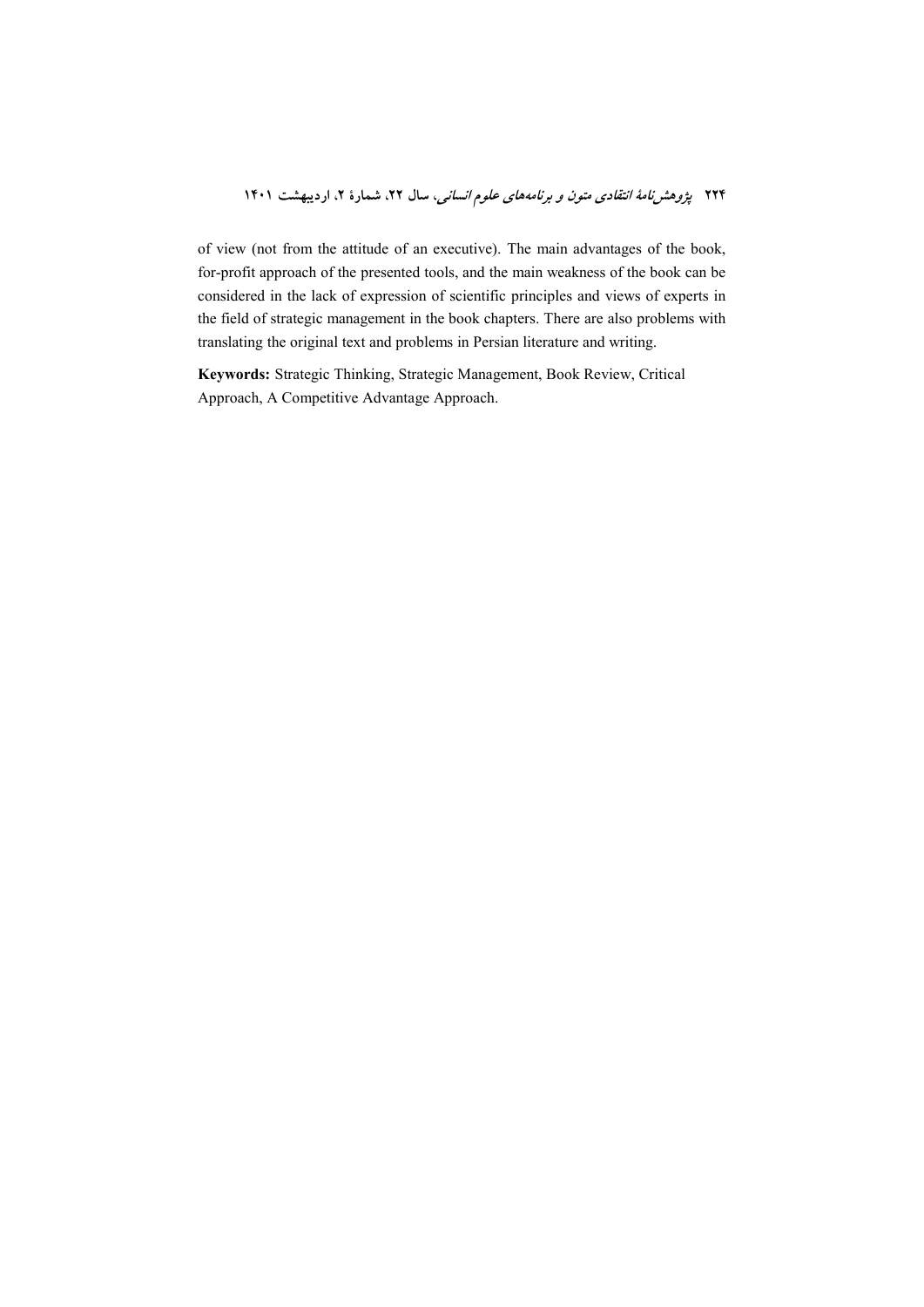*پژوهشنامهٔ انتقادی متون و برنامههای علوم انسانی،* پژوهشگاه علوم انسانی و مطالعات فرهنگی ماهنامهٔ علمی (مقالهٔ علمی ــ پژوهشی)، سال ۲۲، شمارهٔ ۲، اردیبهشت ۱۴۰۱، ۲۲۵ ـ ۲۲۹

# بررسي و نقد کتاب *مديريت استراتژيک*

شيما صفر محمدلو \*

ناهيد فتحي"، عليرضا كوشكي جهرمي""

#### حكىدە

در زمینه مدیریت اسـتراتژیک، منـابع متعـددی تـدوین شـده کـه در کشـور ایـران یکـی از محبوب ترين أنها، كتــاب *"مــاريريت اســتراتژيك"* فـر د أر.ديو پــاـ(Fred R. David) ترجمــه دکتر اعرابی و پارساییان است. هدف ایــز. پــژوهش، بررســی و نقــد ایــز. کتــاب مــی باشــد. پژوهش حاضر، دارای رویکرد انتقادی بوده و از ابزار کاربرگ نقد کتب درسه و دانشگاهه ِ شورای بررسی متون و کتب علوم انسانی استفاده شده است. بررســی انتقــادی در تحقیــق، شامل نویسنده، شکل ظاهری، ساختار و محتوای کتاب بـود. براســاس یافتــههــا، در جامعــه دانشگاهی بین|لمللی، دیوید بهعنوان یک متفکر در حـوزه اسـتراتژیک شــناخته نمــی شــود. ۔<br>کتاب دیو ید دارای ساختار منطقی خوبی اسـت و از نظـر یـک کتـاب علمـی مـی تـوان وزن مناسبی برای آن قائل شد. ضمنا، فصل بنـدی کتـاب براسـاس محتـوای آن خـوب اسـت و نویسنده سعی کرده سرفصل های اصلی مدل خود را در فصل های مختلف کتــاب بگنجانــد. از نظر کیفیت محتـوا نیـز کتـاب از دیـدگاه خواننـده (نـه از دیـدگاه یـک فـرد اجرایـی)،

\* دانشجوي دكتري تخصصي، مديريت دولتي، گروه مديريت دولتي، دانشكدهٔ مـديريت و اقتصـاد، واحـد علوم و تحقیقات، دانشگاه آزاد اسلامی، تهران، ایران (نویسندهٔ مسئول)،

shimamohammadluo97@gmail.com

\*\* دانشجوی دکتری تخصصی، مدیریت دولتی، گروه مدیریت دولتی، دانشکدهٔ مدیریت و اقتصاد، واحـد علوم و تحقيقات، دانشگاه آزاد اسلامي، تهران، ايران، nahidfathi2005@gmail.com

> \*\*\* استادیار، مدیریت دولتی، عضو هیات علمی، دانشگاه علامه طباطبایی، تهران ، ایران، alirezakoushkie@gmail.com

> > تاريخ دريافت: ١٤٠٠/١٠/١٩، تاريخ پذيرش: ١٤٠١/٠١/١۶

 $\left($   $\infty$   $\infty$ Copyright © 2018, This is an Open Access article distributed under the terms of the Creative Commons Attribution 4.0 International, which permits others to download this work, share it with others and Adapt the material for any purpose.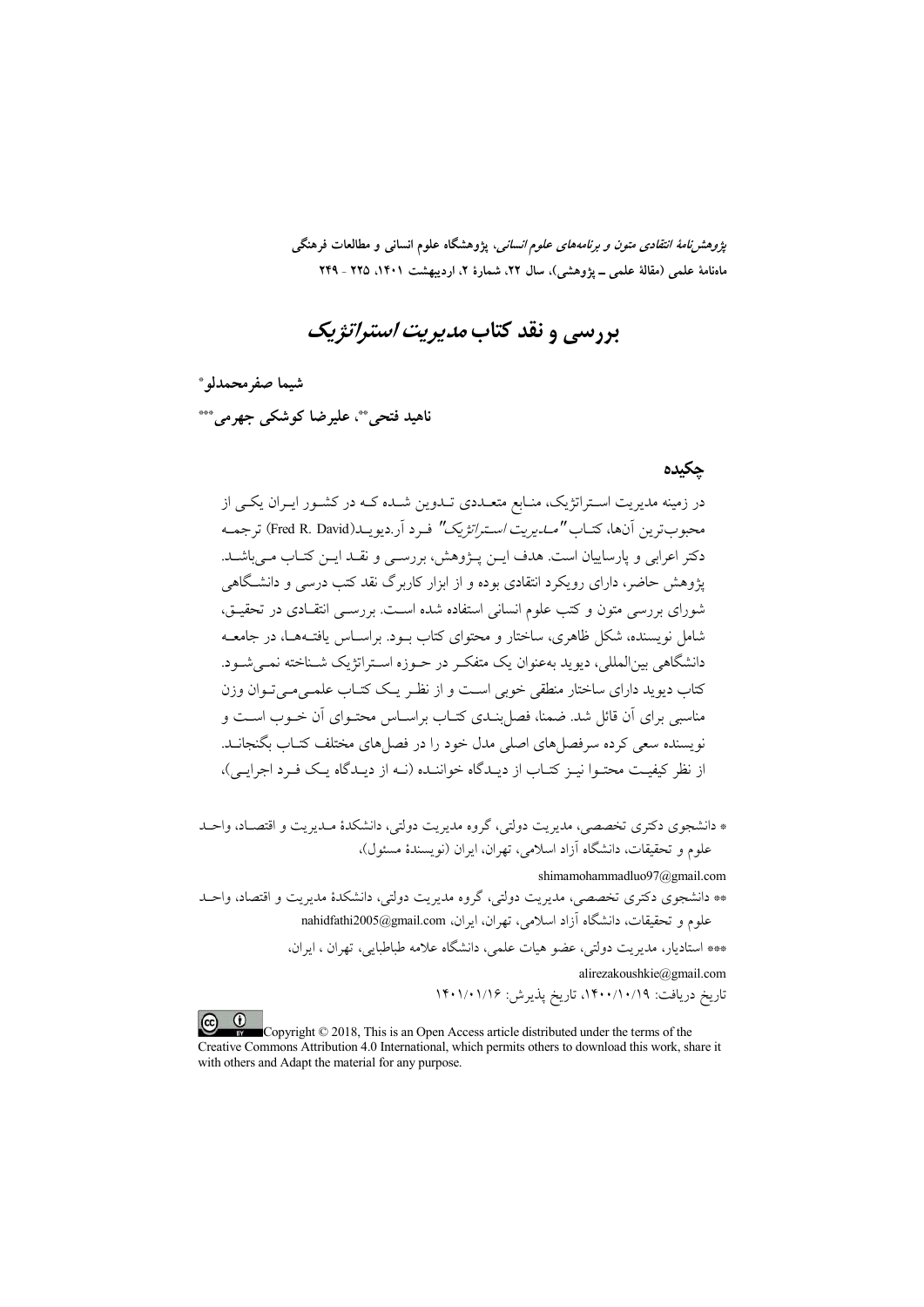مطلوب است. مزيت اصلي كتاب، رويكرد انتفــاعي ابزارهــاي ارائــه شــده و ضــعف اصــلي کتاب را می توان در عـدمبيـان مبـاني علمـيو ديـدگاه افـراد صـاحبنظر در زمينـه مـديريت استراتژیک در فصول کتاب، و نیز اشکالاتترجمه متن اصلی و اشکال در ادبیات و نگــارش فارسى دانست.

**کلیدواژهها:** تفکر استراتژیک، مدیریت استراتژیک، نقد کتــاب، رویکــرد انتقــادی، رویکــرد مزيت رقابتي.

#### ١. مقدمه

مواجهه أگاهانه و مديريت هدفمنـد ناملايمــات و عــدم قطعيــتـهــاي محيطــي، همــواره از مهمترین چـالش&ای پـیش روی مدیران و رهبران سازمانی بوده است (بـارنی و مـک کـی، ۲۰۱۶: ۳۷۲). از دیدگاه دیوید (۱۳۹۹)، مدیریت استراتژیک بـه معنـی هنـر و علــم تــدوین، اجرا و ارزیابی تصمیمات وظیفه ای چندگانه است که سازمان را قادر می سازد به هدف های بلندمدت خود دست یابد. امروزه، نرخ بالای شکست در دستیابی به چشم اندازها و اهــداف استراتژیک، یکی از اصلی ترین چالش هـای پـیش روی مـدیران در صـنایع گونـاگون اسـت (دهایات و آنچور، ۲۰۰۹: ۵). به عبارتی، مدیریت استراتژیک، برنامـهای هماهنـگ، جـامع و پیوسته است که استعدادهای ممتاز سازمان را با محیط ارتبـاط دهــد و منظــور از آن، تحقــق هدفهای سازمان در چارچوب اجرای صحیح مدیریت است (رنجبریان، ۱۴۰۰: ۱۲۹).

تا به امروز، دیدگاهها و نظریات مختلفی در زمینه مطالعات حــوزه اســتراتژی و مــدیریت استراتژیک بیان شده که در خصوص هریک از آنها انتقاداتی از سوی محققـین ایــن حــوزه مطرح گردیده است. یکی از محبوبترین و یرکاربردترین مـدلهـا در کشـور ایـران در زمینـه مدیریت استراتژیک توسط فرد آر دیوید در کتاب مدیریت استراتژیک ایشان ارائه گردید. بــه جرات می توان گفت که کمتر در یک زمینه علمی و تخصصی می توان کتابی یافت که تا ایــن حد مورد توجه اساتید، دانشجویان و صاحبنظران علمی و همچنین مدیران و فعـالان اجرایـبی در کشور ایران قرار گرفته باشد. این مقبولیت در مورد مدل دیوید در حدی است کــه خیلــی از افراد مدیریت استراتژیک را با کتاب او میشناسند و در اتاق بسیاری از اسـاتید دانشـگاهی و مدیران می توان کتاب دیوید را مشاهده کرد. این اقبال دلایل متعددی می تواند داشته باشد که شاید مهمترین آنها، سادگی نگارش و رویکرد کاربردی نویسنده در بیان مطالب، قابلیت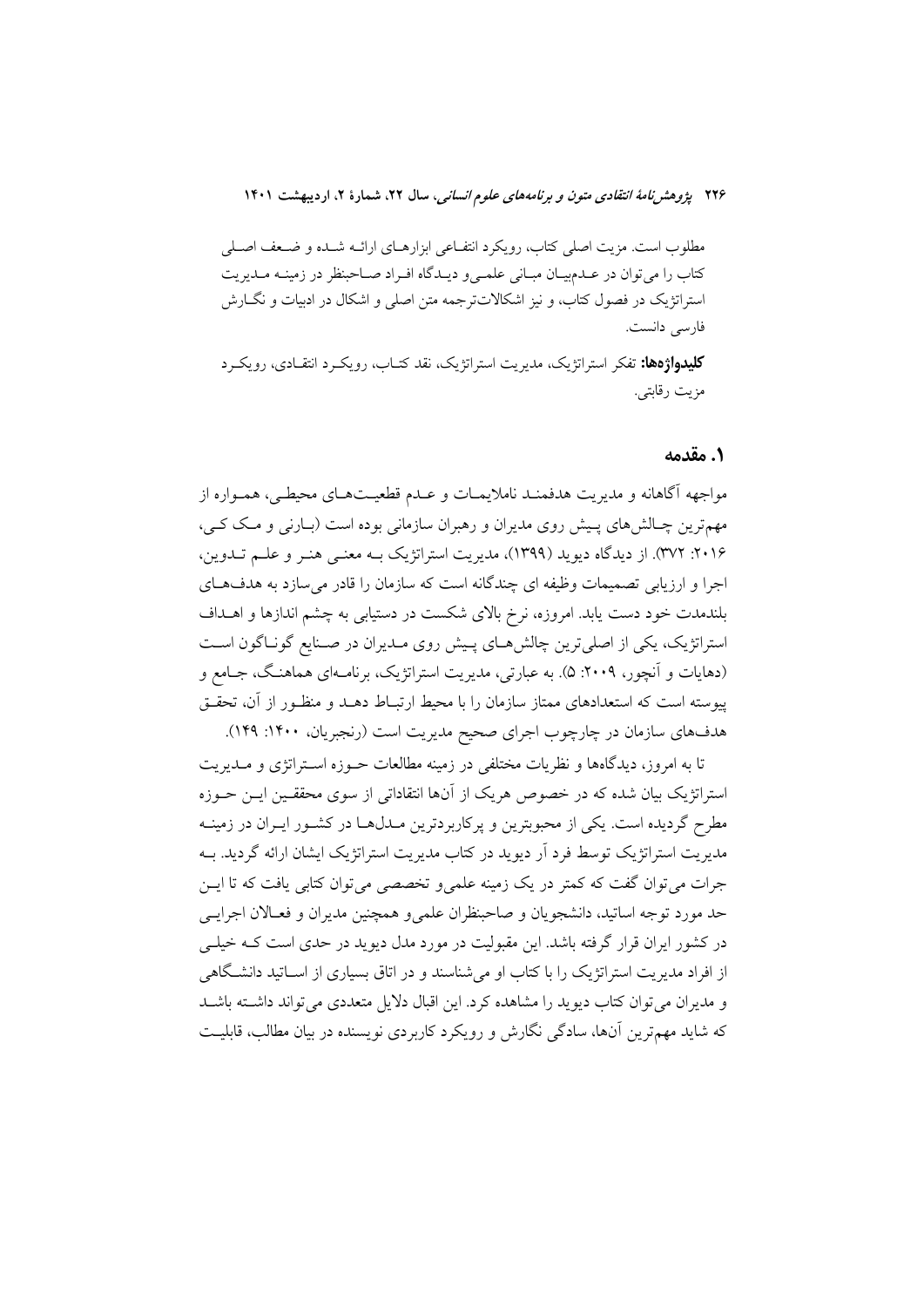بهکارگیری مدل مطرح شده در کتاب در سازمانهـای مختلـف اعـم از دولتـی، خصوصـی، غیرانتفاعی و ... و اجرای آسان مدل است.

کتاب "مدیریت استراتژیک" فرد آر. دیوید در تاکنون به چهـار زبـان انگلیســی، چینــی، اسپانیولی و آلمانی منتشر شده و در ۵۰۰ دانشگاه و دانشکده در سراسر دنیا بـه عنـوان یکـی از بهترین کتابهای درسی در زمینه مـدیریت اسـتراتژیک و سیاسـتهـای بازرگـانی بـرای دورههـاي تحصـيلات تكميلـي مـورد اسـتفاده يژوهشـگران، اســاتيد و دانشــجويان قــرار گرفتــه اســت. كتــاب "مــديريت اســتراتژيك" فــرد أر. ديويــد در ايــران بــا ترجمـــه دکتر علی پارسائیان و دکتر سید محمد اعرابی توسط نشر دفتر پژوهشـهای فرهنگـی انتشـار يافته است. آخرين چاپ ايــن كتــاب، در ســال ١٣٩٩ و در ســي و هشــتمين نوبـت چــاپ بوده است. همچنین، کتاب در ۶۸۷ صفحه به چاپ رسیده است.

در سطح جهان کتاب دیوید و حتی خود او کمتـر شـناخته اسـت، امـا در کشـور ایـران هركجا بحث از مديريت استراتژيک است، معمـولا اولـين نـاميكـه مطـرح مـيشـود نـام دیوید است. مدل دیوید از اندک مدلهایی است که در کشور ما، تقریبا همه افـرادی کــه بــه نوعی با مباحث مدیریت استراتژیک سـر و کـار دارنـد، آن را پذیرفتـهانـد و مـورد اسـتفاده قرار میدهند. شاید بتوان گفت دلیل این موضوع این است که این مدل با روش و روحیـات ایرانیها در مدیریت سازمانها از جمله ارائه گـزارشهـای مفصـل، تمایـل بـه کمـی کـردن تحلیل ها، وجود ابزارهای متعدد برای تحلیـل (از جملــه مــاتریس ســواّت)، خروجــی هــای متنوع، سادگی و اجرای آسان و … تناسب زیادی دارد. محبوبیت مدل دیوید در حالی است که تاکنون کمتر شواهدی از اثربخشی آن در سـازمانهـای ایرانـی گـزارش شـده و شـک و تردید زیادی در مورد آثار بکارگیری آن بر عملکرد سازمانها وجود دارد.

نتايج بررسي شواهد ميداني محققان و ارتباط چندين ساله آنها با سـازمانهــاي مختلــف در کشور و نیز نظرخواهی از چندین تن از مـدیران و مشـاوران باسـابقه در زمینــه مـدیریت استراتژیک و نیز بررسی مستندات و منابع اینترنتی موجود و حجم زیاد مقالات چـاپ شـده در زمینه برنامهریزی استراتژیک شرکتها و سازمانها، نشان می دهد سازمانهـای ایرانــی در تدوین برنامههای مدیریت استراتژیک سابقه طولانی دارند و کمتر سـازمانی مـی تـوان یافـت که برای خود برنامه استراتژیکی تدوین نکرده باشد و عمده آنها نیز کتاب دیویــد و مــدل او را مبنای طراحی برنامه استراتژیک خود قرار داده اند. نتایج بررسی پژوهشهای انجـامگرفتـه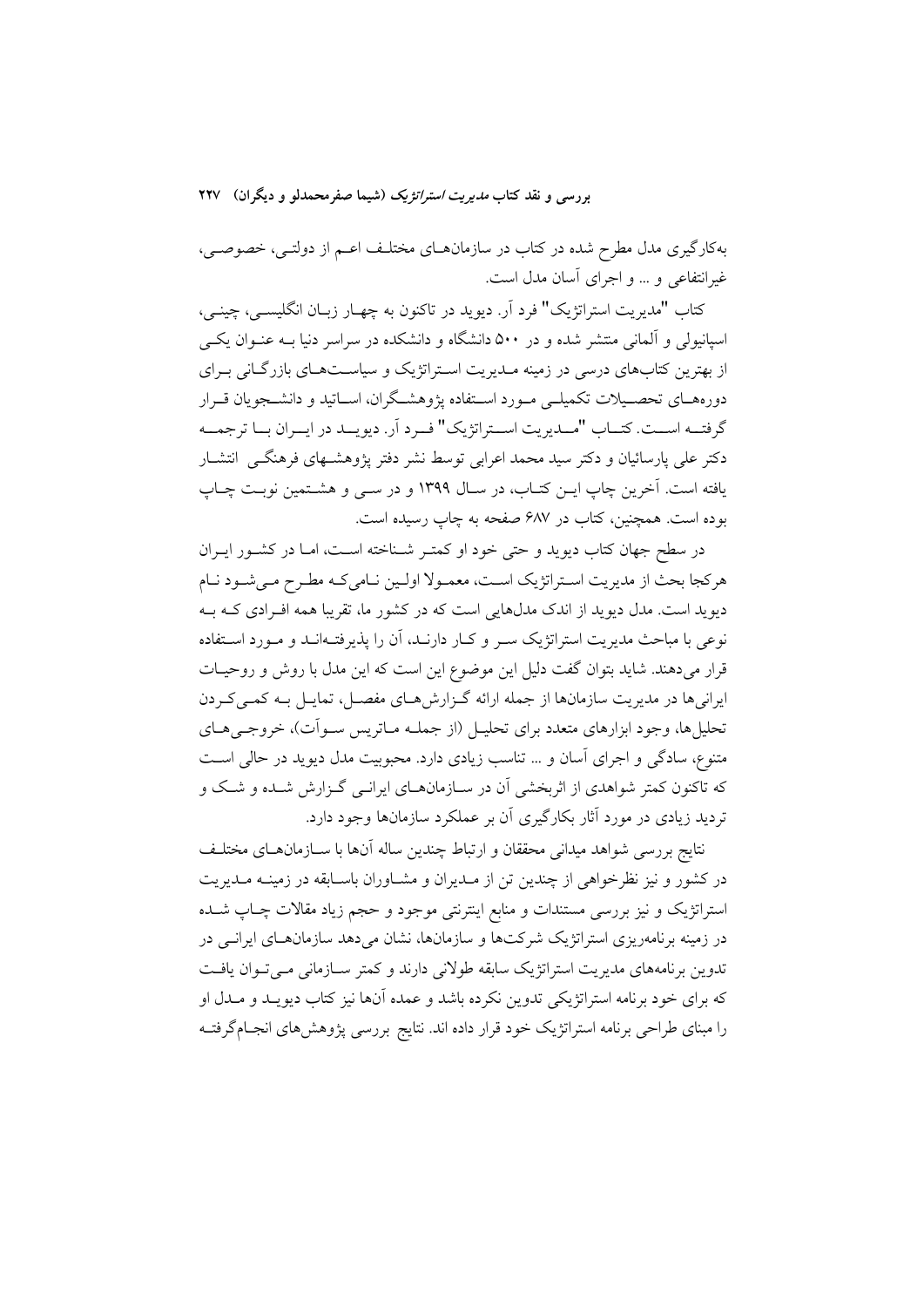در زمینه مدیریت استراتژیک در ایران نشان می دهد تحلیل سواّت( SWOT حطرح شــده در کتاب دیوید)، راهبردهای رقابتی پورتر و کارت امتیازی متوازن بهترتیب پرکاربردترین مدل هـا و ابزارهای تحلیل استراتژی در پژوهش های داخلی بوده انـد (حیـدری و والـی پـور، ۱۳۹۶: ٨٨). اما اين در حالي است كه با وجود اين گرايش گسترده، براساس شواهد موجــود و نيــز نظرخواهی محققان از چندین تــن از مــدیران باســابقه و پژوهشــگران و مشــاوران در زمینــه مدیریت استراتژیک، به نظر می رسد که بهره گیـری از مـدل دیویـد منجـر بــه دسـتاوردهای اجرایی و عملی آنچنانی در سازمانهای ایرانی نشده است (براساس بررسـیهـای محققـان، تاكنون تحقيقي در ايران در مورد اثربخشي مدل ديويد در ســازمانهــا انجــام نشــده اســت). شاید یکـی از بزرگتـرین تنـاقض۵مـا در زمینـه مـدیریت اسـتراتژیک در کشـور مـا همـین مساله است که چگونه می شود کتابی که در نتیجه تئـوريهـای موجـود در آن دسـتاوردهای مشهودی حاصل نشده، همچنان جایگاه خـود را از دسـت نـداده اسـت و هنـوز اســاتید در دانشگاه، مدیران در سازمانها، مشــاوران یژوهشــگران و در یژوهشــکدههــا و شــرکتهــای مشاور و … از این کتاب و محتوای آن استفاده می کنند و حتی ذره ای استفاده از آن کمرنگ نشده است (با توجه به فعالیت محققــان در دانشــگاه و بررســی آن۱مـا و نیــز نظرخــواهـی از چندین تن از اساتید مطرح شد). حقیقتا منشاء ایــن تنـاقض چیســت؟ ایــن پــژوهش بــرای بررسی این تناقض و یافتن پاسخی درخـور بـرای آن، بررسـی کتـاب مـدیریت اسـتراتژیک دیوید را مدنظر قرار داده است. بنابراین، مسـاله اساسـی در ایــن تحقیــق ایــن اســت کتــاب مدیریت استراتژیک دیوید از دیدگاه انتقادی چه ضعفها و قوتهایی دارد؟.

در این مقاله، در ابتدا اثر معرفی گردیده و سـیس بعـد از نقـد بخـش۵هـای مختلـف آن، محتوای اثر با سایر کتابها در زمینه مدیریت استراتژیک مقایسه می شود. در ادامه نیــز، مــدل مطرح شـده در کتـاب نقـد گرديـده و نهايتـا، نتيجـهگيـري و پيشـنهادات بـراي بهبـود اثـر ارائه مي گر دد.

# 2. معرفي اثر

# ۱.۲ مشخصات اثر

کتاب «مدیریت استراتژیک» تألیف فرد اَر. دیوید در ۶۸۷ صفحه از نشر دفتـر پــژوهش۵حـای فرهنگی می باشد.تر جمه فارسی کتاب مدیریت استراتژیک دیوید دارای حدود ۶۸۷ بـرگ در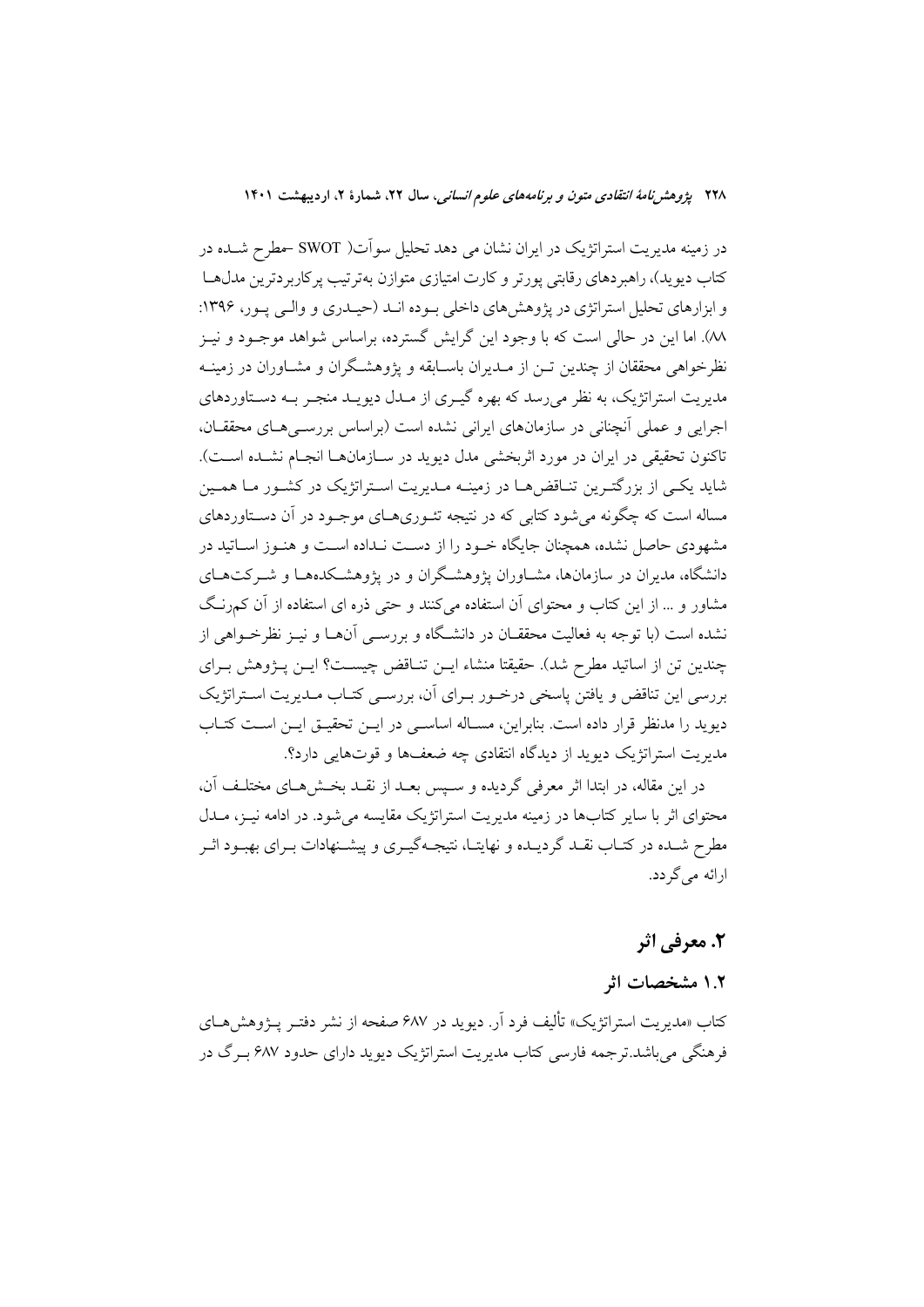قطع وزیری با وزن حدود یک کیلوگرم است که در جای خود، یکی از حجـیمتـرین منـابع این رشته است. البته فرد آر. دیوید تنها نویسنده این کتاب نیست و پسر او یعنی فارســت آر. دیوید هم در چند ویرایش اخیر کتاب مدیریت استراتژیک، با او همکـاری کـرده اسـت. امـا به هرحال، هنوز هم این کتاب قدیمی(که از سال ۱۹۸۷ تقریباً هر دو سال یکبــار، ویــرایش جدیــدش بــه بــازار عرضــه شــده) بــا عنــوان کتــاب مــدیریت اســتراتژیک فــرد اَر. دیویــد شناخته مي شود. ديويد در عنوان انگليسي كتـاب خـود بـه صـورت "مـديريت اسـتراتژيك: رویکرد مزیت رقابتی" است، تأکید کرده که از زاویه مزیت رقـابتی بـه اسـتراتژی و مـدیریت استراتژیک نگـاه مـيکنـد. البتـه نگـرش رقـابتي، صـرفاً يکـي از انـواع رويکردهـاي رايـج (دیگر رویکردها مانند مدیریت مبنی بر منابع، جامعه شـناختی) در اسـتراتژی اسـت و همـه استراتژیستها، از این زاویه به دنیای کسب و کار نگاه نمی کنند. مایکل پورتر از بنیان گـذاران و مدافعان این نگرش محسوب می شود. کتاب مـدیریت اسـتراتژیک دیویـد مـی توانـد یـک گزینه بسیار مطلوب در زمینه رویکرد رقایتی باشد.

یکم از ویژگی های ارزشمند کتاب مدیریت استراتژیک دیویـد، ارائــه طیـف گســترده و متنوعی از موردکاویها(Case study)برای بحثهای مختلف است. اما با توجـه بـه اینکـه در حوزه تولید محتوا، تهیه و طراحی مطالعه موردی یکی از گرانترین فعالیتهاست، بــه همـین علت، دیوید هم مانند بسیاری از نویسندگان دانشگاهی، کتاب خود را بــه دو شــکل عرضــه کر ده است:

- ـ نسخهای که فقط مفاهیم را دارد و موردکاوی ندارد با عنوان "مفاهیم (Concepts) "
- ـ نســخهاي كــه مفــاهيم و موردكــاويهــا را در كنــار هــم دارد بــا عنــوان "مفــاهيم و مور دکاو ی ها".

معمولاً نسخه ارزانتر را دانشجویان می خرند و نسخهی گرانتر را مدیران، تهیه می کننـد و به این شکل، منافع دو دسته مخاطب کتاب، تأمین میشود. در ویــرایش شــانزدهم کتــاب، شــرکتهــاي مختلفــي از جملــه فــدکس، ســيتي گــروپ، فــيس بــوک، گــروه امــارات (مالک هواپیمـایی امـارات)، اپـل، نیکـون و پیرسـون (ناشـر کتـاب دیویـد) مـورد بررسـی قرار گرفتهاند.

کتاب مدیریت استراتژیک فرد آر. دیوید،ترجمه کاملی از ویرایش هفتم کتـاب بــا عنــوان "مدیریت استراتژیک"است. کتاب مدیریت استراتژیک دیوید، شامل پنج بخش و ۱۰ فصـل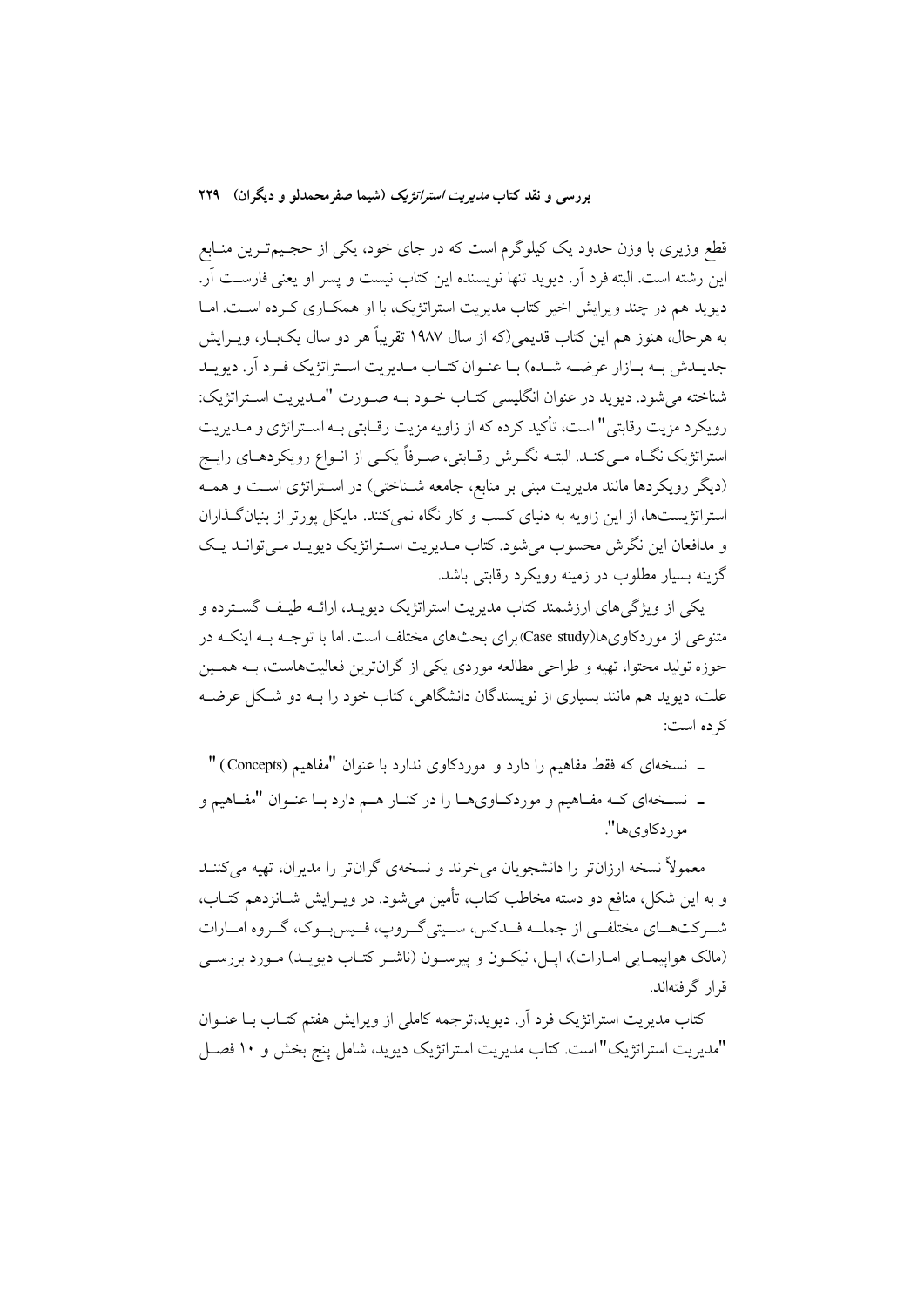است. بخش اول با عنوان «نگاه اجمالی به مدیریت استراتژیک» شامل یک فصل است که بــه تعاریف و اصطلاحات مهم، مدل مـدیریت و مزایـای مـدیریت اسـتراتژیک پرداختــه اسـت. عناوین بخشها و فصول کتاب در ادامه آمده است.

بخش اول: مديريت استراتژيک – يک تصوير کلي

فصل اول-ماهيت مديريت استراتژيک: در ابتداي فصل اول کتــاب، تعريــف، مراحــل و وظيفه مـديريت اسـتراتژيک ايــن شــده اســت. در ادامــه نيــز، مفهــوم ماموريــت ســازماني، فرصتها و تهديدات بيروني، نقاط قـوت و ضـعف داخلـي، اسـتراتژي، اهـداف سـالانه و سیاستها مطرح شـده اسـت. نهایتـا در پایـان فصـل، رابطـه اصـول اخلاقـی و مـدیریت استراتژیک بررسی گردیده است.

فصل دوم-استراتژیهـا در عمـل: در ابتـدای فصـل سـوم، انـواع اسـتراتژیهـا شـامل استراتژیهای یکپارچگی، متمرکز، تنوع و تـدافعی بررسـی گردیـده اسـت. در ادامـه نیـز، رهنمودهای اجرای استراتژیها ارائه شده و نهاتا، در پایـان فصـل، اسـتراتژیهـای عمـومی (ژنریک) مایکل پورتر تشریح گردیده است.

## بخش دوم: تدوين استراتژى

فصــل ســوم- ماموريــت ســازمان: در فصــل ســوم، ابتــدا مفهــوم ماموريــت ســازماني تشریح شده و سپس نمونههای از ماموریت سازمانهای مختلف ارائه گردیده است. درادامــه نیز، اجزای نشکیل دهنده ماموریت سازمان ارائه و بررسی شده است.

فصل چهارم- بررسی عوامل خارجی: در فصل چهارم، عوامل خارجی شـامل نیروهـای اقتصادی، نیروهای اجتماعی، فرهنگی، بوم شناسی و محیطـی، نیروهـای سیاســی، دولتــی و قانونی، نیروهای فناوری و نیروهای رقابتی و نحوه تحلیل فرصتها و تهدیـدات مـرتبط بــا آنها بررسی شده است. همچنین، مـاتریس ارزیـابی عوامـل خـارجی ( External Factor (Evaluation (EFE) Matrix) و ماتريس بررسي رقابت ((Competitive Profile Matrix (CPM)) در این فصل ارائه شده است.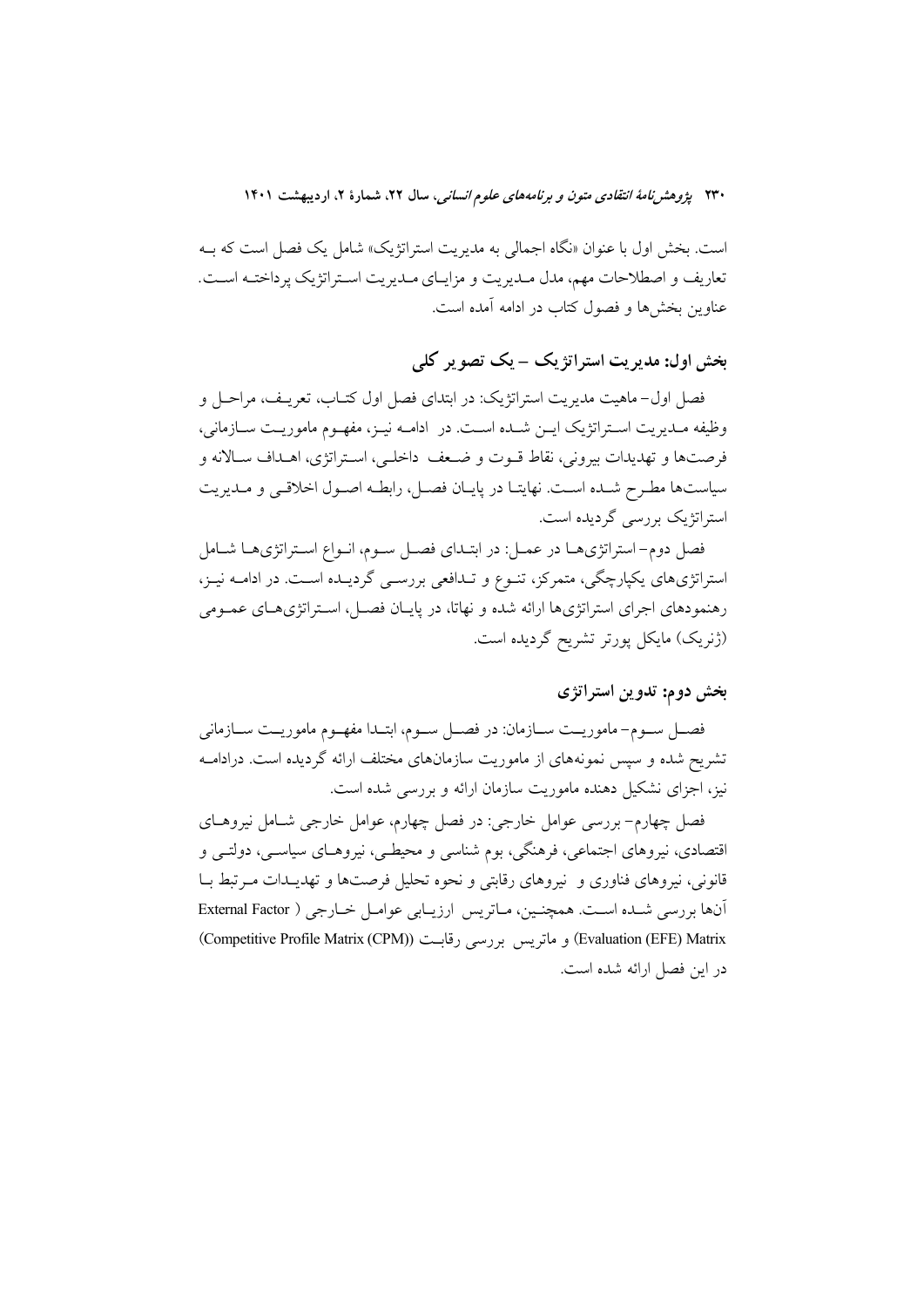فصل پنجم-بررسي عوامل داخلـي: در فصـل پـنجم، عوامـل داخلـي شـامل مـديريت، امور مالی، تحقیق و توسعه، تولید، بازار و سیستمهای اطلاعاتی و نحـوه تحلیــل قــوتهــا و ضعف مرتبط با آنها بررسی شده است.

همچنین، ماتریس ارزیابی عوامل داخلـی (Internal Factor Evaluation (IFE) Matrix) در ابن فصل ارائه شده است.

فصل ششم- بررسي و انتخـاب اسـتراتژي: در فصـل ششـم، مفهـوم اهــداف بلندمــدت تشريح گرديده و سيس ساختار ماتريس قـوتهـا، ضـعفـهـا، فرصـتهـا و تهديـدات (strengths, weaknesses, opportunities and threats (SWOT) Matrix) و ماتريس ارزيابي موقعيت و اقسدام استراتژيک (Strategic Position and Action Evaluation (SPACE) Matrix) تشـــريح گرديـــده اســـت. هـــمچنـــين، مــاتريس برنامـــه ريـــزي اســـتراتژيک کمـــي (Quantitative strategic Planning Matrix (QSPM)) در این فصل بررسی شده است.

## بخش سوم: اجرای استراتژی

فصل هفتم-اجرای استراتژی –مسائل مدیریت: در ابتدای فصل هفتم، در مورد تفــوات در مورد تدوین و اجرای استراتژیک و همچنین، مفهوم اهداف سـالانه و سیاسـتهـا بحـث شده است. سپس در مورد انواع ساختارها سازمانی و لزوم اصلاحات سـاختاری و مهندسـی مجدد بحث به میان آمده است. نهایتا، در پایان جایگـاه فرهنـگ و منـابع انســانی در اجــرای استراتژی ها پررسے شده است.

فصل هشتم: اجرای استراتژی –مسائلی در زمینه بازاریابی: در فصل هشتم، مســائلی در زمینه بازاریابی، امور مالی/حسابداری، تحقیق و توسعه و سیستم اطلاعات رأیانــه در اجــرای استراتژیها بررسی گردیده است.

### بخش چهارم: ارزیابی استراتژی

فصل نهم– بررسي، ارزيابي و كنترل استراتژي: در ابتداي فصــل نهــم، مفهــوم ارزيــابي و کنترل استراتژی تشریح گردیده و سپس، گامهای ارزیابی استراتژی بررسی شده است.

بخش پنجم: مسائل جهانی در مدیریت استراتژیک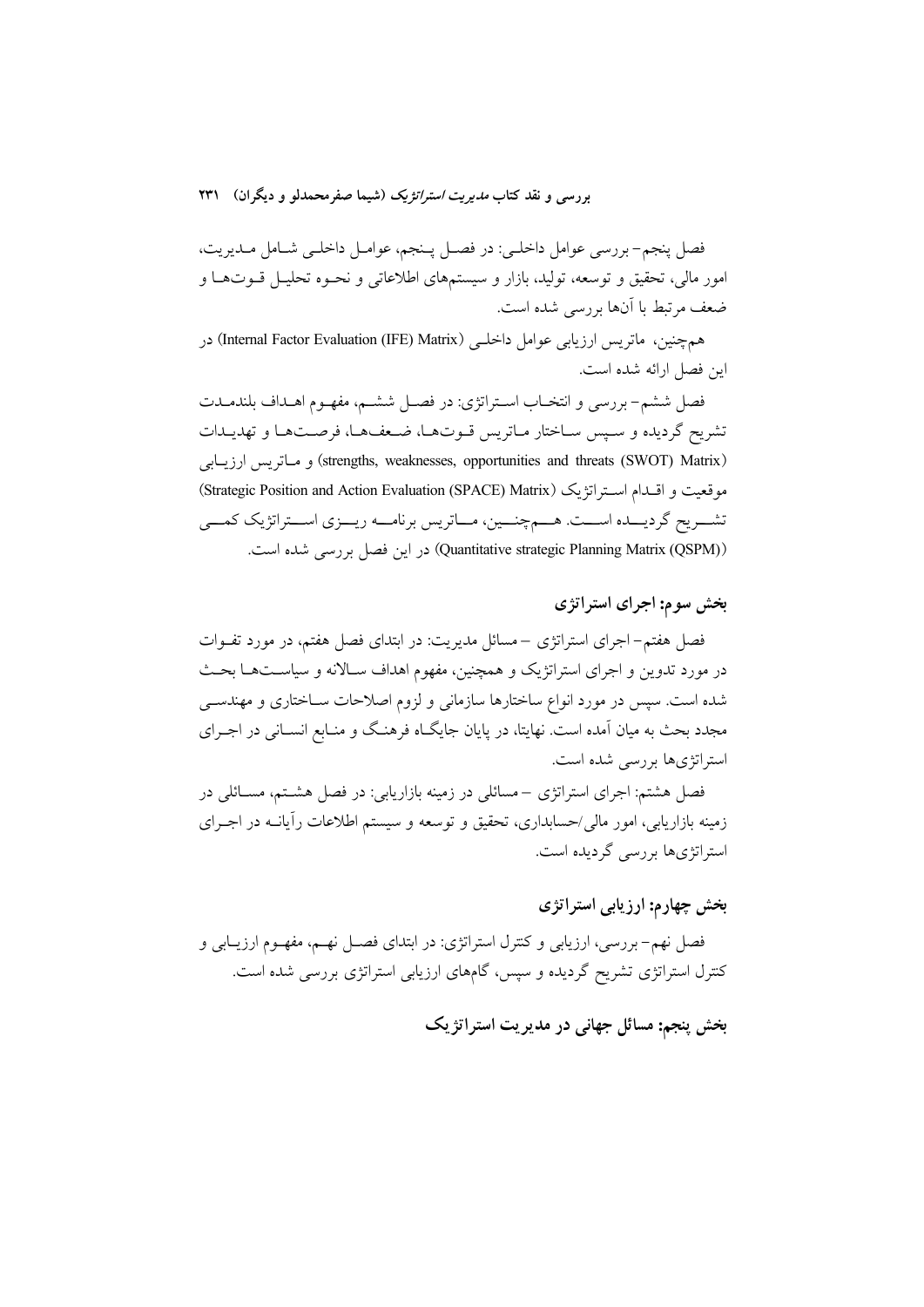۲۳۲ پژ*وهش نامهٔ انتقادی متون و برنامههای علوم انسانی،* سال ۲۲، شمارهٔ ۲، اردیبهشت ۱۴۰۱

فصل دهم- مدیریت استراتژیک بین المللی: در این بخش به عملکـرد بهینــه شــرکت در دنیای اقتصادی، سازمانهای چندملیتی و بـینالمللـی و مزیـتهـا و معایـب آنهـا و چـالش جهاني شدن يرداخته شده است.

#### ۲.۲ ظاهر اثر

کتاب اصلی به زبان لاتین و به رنگ آبی است و تصـویر پـازل پـا شـطرنج بـر آن طراحـی شده است. کتاب فارسی بهترجمه دکتر اعرابی و دکتر پارساییان با رنگ قرمز یا سـفید اسـت كه طرح شطرنج بر أن ثبت شده است. علت ثبت طرح پازل و شطرنج در كتابهـاي لاتـين و فارسی، نیاز به پیش بینی ماهیت محیط و انتخاب حرکت مناسب برای موفقیت ســازمان در فضای رقابت است.ترجمه فارسی کتـاب مـدیریت اسـتراتژیک دیویـد دارای ۶۸۷ بـرگ در قطع وزیری با وزن حدود یک کیلوگرم است که در جای خود، یکی از حجـیمتـرین منـابع این رشته است.

### ۳.۲ مشخصات ساختار اثر

کتاب از نظر ساختار و فصل بندی دارای شرایط مطلوبی است. کتاب در پـنج بخـش مجـزا ارائه شده که به به نظر میرسد این ساختار با مدل ارائه شده توسط دیویـد همخـوانی دارد. دیوید بـرای مـدیریت اسـتراتژیک سـه مرحلـه اصـلی تـدوین، اجـرا و ارزیـابی اسـتراتژی قائل است. این سه مبحث در بخشهای دوم، سوم و چهارم ارائه شده و متناسب با محتــوای مطرح شده در هریک از این بخشها، فصل بندی ارائه شده است. در بخش اول نیز، مفـاهیم پایه در زمینه مدیریت استراتزیک و همچنـین کلیــدواژههـای مطـرح شــده در مــدل دیویــد بررسی گردیده که مطلوب است. نهایتا، در بخش پنجم نیز مباحث مـدیریت اسـتراتژیک بـا مسائل جهانی درآمیخته و ویژگیهای آن مطرح شـده اسـت. در مجمـوع، مـیتوان گفـت ساختار كتاب از نظر بخشها و فصل بندي انجام شده مطلوب است و بــه خــوبي توانســته محتوای کتاب را تقسیم بندی کند.

مدل دیوید، ابزاری است گامبهگام کـه اسـتفاده از آن بسـیار راحـت بــوده و خروجــی مکتوب و کمی فراوانی تولیـد مـیکنـد. پـس شـاید ریشـه را بایـد در سوءاسـتفاده برخـی شرکتهای مشاورمای بزرگ و برخی افراد شناخته شده برای یول در آوردن آسان دانسـت؟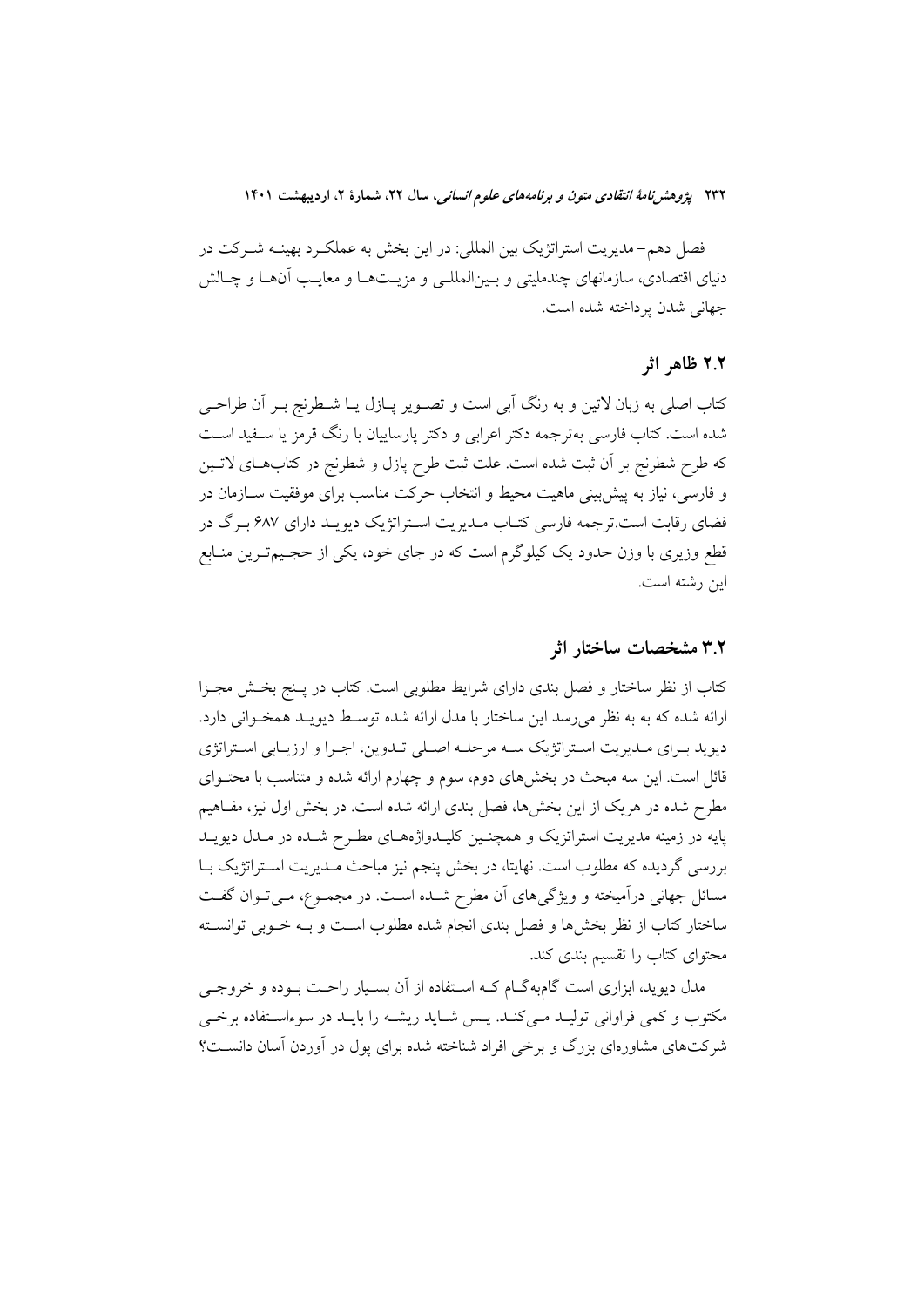شرکتها و افرادی که همواره در پی «اَچار فرانسه»ای همـهکـاره هسـتند تـا بتواننـد بــدون این که بهخود کمترین زحمتی بـرای تحقیـق و مطالعـه روی تئـوریهـای علمـی موجـود و همچنین ویژگیهای منحصربهفرد بنگاه مورد بررسی خود و نیز محـیط پیچیـده فعالیــت اَن بنگاه دهند، به سراغ حل مشکلات تمام انواع بنگاهها رفته و برای اینکه نشان دهند چــه کــار دشواري انجام دادهاند، پس از مدت كوتاهي با چند ده كيلو مستندات (كه بـه انـواع و اقسـام جدول و شکل و ماتریس نیز مزین شده است) کار خود را تحویل دهند. این مسـاله توسـط محققان در موارد متعدد مشاهده شده و براساس نظرخواهیهای به عمل آمـده از تعـدادی از یژوهش گران و مشاوران عرصه کسب و کار نیز تابید گردید.

## ۴.۲ مشخصات فنی اثر

با توجه به این که مخاطبان این اثر بیشتر اساتید، دانشجویان کارشناسی ارشد و دکتری رشته مديريت مي باشند، صحافي استفاده شده در اين اثر از كيفيت خوبي برخوردار است. قطع اثـر وزیری بوده و متناسب با محتوای اثر است که در حالت کلی برای استفاده کتـاب علمـی و آموزشي، مناسب ارزيابي مي شود.

- ـ تمارین تجربی و پرسشهای مطرح شده در پایان هرفصل بـه تفهـیم مطالـب کمـک بسیار شایانی کرده است.
- ۔ حجم کتاب تا اُنجا که به حجم متن اصلی مربـوط مـیشـود جاذبـه اولیـه را بـرای مطالعه در خواننده ایجاد میکند ولی در حالت کلی بسیار حجیم است.
- ـ در متـون علمـىمعمـولا شـماره گـذارى يـانويس هـا در هـر صـفحه از شـماره ١ آغاز می شود که این مورد در اثر حاضر رعایت شده است.
- ۔ کیفیت اثر به لحاظ صحافی نسبتاً خوب است و قواعد نگــارش نیــز در آن تــا حــدی رعایت شده است ولی در مواردی ویرایش جملات، پاراگرافهـا و کلمـات بــه کـار گرفته شده نیاز است.
- ـ نتيجه گيري در پايان هر فصل برجسته كـردن عنــاوين يــا برخــي موضــوعات مهــم، مي تواند نظر خواننده را به مطالعه و ادامه مطالب ترغب نمايد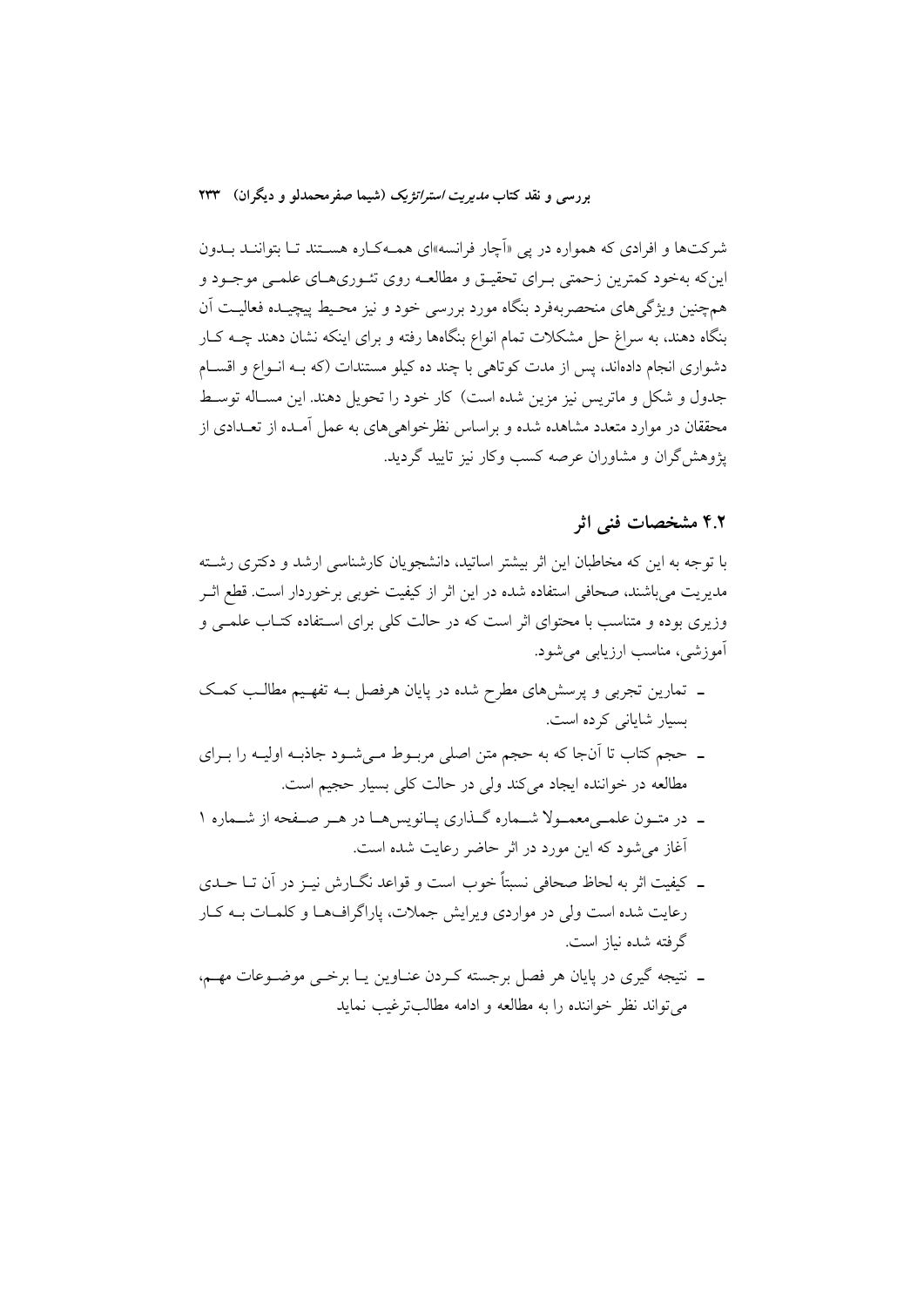- ـ نوع و انـدازه قلـم بـا توجـه بـه محتـواي كتـاب كـه أموزشـي اسـت تـا حـدودي مناسب می باشد.
	- ۔ صفحهآرایی کتاب بسیار ساده و معمولی است.
	- ـ جداول مورد استفاده در کتاب به صورت زندهترسیم شده است.
- ـ استفاده از حروف متفاوت در متن و يا برجسته كردن عنـاوين يـا برخـى موضـوعات مهم، میتواند نظر خواننده را به مطالعه و ادامه مطالبترغیب نماید که این امـر در اثــر حاضر رعایت شده است، ولی جا دارد در بعضی از موارد بازنگری شود.
- ــ نگارش مطالب کتاب، در برخی موارد محدود روان نیست و ایـــن امــر مخاطــب را در درک مطلب و مفهوم مورد نظر نویسندگان با مشکل مواجه میکند.
- ـ علائم نگارشی و ویرایشی در برخی موارد رعایت نشده و نیاز است روی کتاب یـک ویراستاری کامل انجام شود.

# ٥.٢ رعايت اصول علمي ارجاع دهي

ارجاع دهی در پایان هر فصل ذکر شده است ولی بررسی فهرست منابع کتاب نشان میدهـد از منابع دست اول و به روز بهره گرفته نشده است که این امر از غنای اثر میکاهـد. معمـولا در کتابهای علمی و دانشگاهی، ابتدا، دیدگاههـای مختلـف افـراد صـاحبنظر در ایــن زمینــه موردبررسی قرار می گیرد و سیس دیدگاهها و محتوای مدنظر نویسنده ارائــه مــی گــردد؛ ایــن درحالی است که چنین اتفاقی نیفتاده است و یکی از نقاط ضعف کتاب دیوید این است ک از منابع پایه و جدید در کتاب خود استفاده نکرده و بیشتر بر مـدل ارائــه شـده و اجــزای آن تمرکز کرده است. از این رو، نه تنهـا امکـان مقایسـه دیـدگاههـای نویسـنده بـا سـایر افـراد صاحب نظر فراهم شده، بلکه نویسنده نیز نتواسنته ضعف مدل۵ا و دیـدگاههــای موجــود و مزیت کار خود نسبت به أنها را بیان کند. همچنین، اصول علمیمنبع دهی و رعایت امانــت در منابع در اثر رعایت شده است.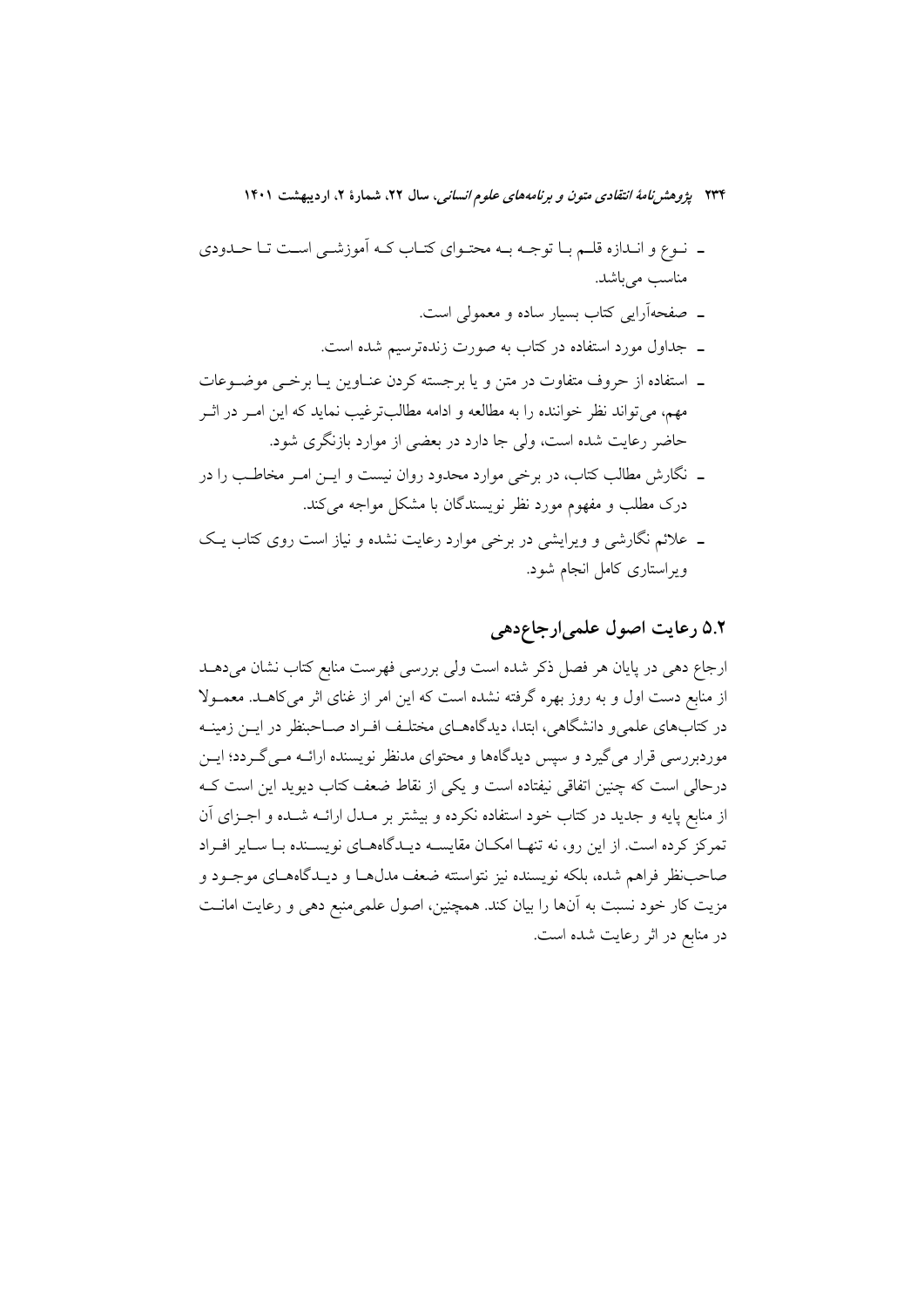# ۳. روش شناسی

تا به امروز در زمینه مدیریت استراتژیک، منابع متعددی از جمله مدیریت استراتژیک فـرد آر. دیویـد،ترجمـه سـید محمـد اعرابـي و علـي پارسـاییان؛ مـدیریت اسـتراتژیک فـراک تـي. راترمل،ترجمه حسین نوروزی، داور نظری و فاطمه سـبحانی فـرد؛ مـدیریت اسـتراتژیک و سياسـت كسـب وكـار تومـاس ال. ويلــن و جــي. ديويــدهــانگر،ترجمــه محمــد اعرابــي و هاشم اَقازاده؛ مدیریت استراتژیک بـا مبـانی اسـلامی(ز حمیـد تـابلی؛ مـدیریت اسـتراتژیک سیســـتمهــــای اطلاعــــاتی فــــرج الله رهنــــورد، نگــــاهی بــــه مــــدیریت اســــتراتژیک سيدابوالقاسم حاجي ميـر مـورد نقـد واقـع شـدهاند. (رنجبريـان، ١۴٠٠: ١٣٠). هـدف ايـن پژوهش، بررسی و نقد کتاب مـديريت اسـتراتژيک فـرد اَر. ديويـدترجمـه دکتـر اعرابـی و دکتر پارساییان است. پژوهش حاضر، دارای رویکرد انتقـادی بـوده و از ابـزار کـاربرگ نقــد کتب درسی و دانشگاهی شورای بررسی متون و کتب علوم انسانی استفاده شد. نقد به مثابــه مهارتی شناختی، گوپای تلاش ناقد در تمیز امتیازهـا و کاسـتیمـای یـک اندیشـه، روش، پـا اثر است. نقد کتاب توصیف، تحلیل انتقادی، ارزیابی کیفیت، اهمیت و اثر گـذاری یـک کتـاب در زمینه ای خاص است. کتاب درجایگاه قدیمی ترین رسانه مکتوب همواره از اهمیت زیادی برخوردار بوده است (حلاجي، ١٣٩۶: ١١٥). از طرفي، توليـد علـم و دانـش فقـط از طريـق يژوهش و نشر دستاوردهاي علمي، حاصل نمي شود. بلكه لازمه قرار گرفتن نتايج يژوهش هـا در چرخه دانش و بهره برداري از آنها، ارزيابي محتوايي و ساختار و بيان نقاط قوت و ضعف أثار است. بنـابراین، فقـط انجـام پــژوهش هـای بنیـادی و کــاربردی از ســوی پژوهشـگران کفایت نمی کند، زیرا در این صورت بسیاری از کارهای با ارزش علمی اعم از کتـاب و مقالـه در ظلمات گمنامی باقی می،ماند و کسی از آنها با خبر نمی شود، مگر اینکـه از طریــق نقــد و بررسی از ایــن گمنــامی بیــرون آورده شــوند (اســگندری و همکــاران، ۱۴۰۰: ۵۵). بررســی انتقادی در این تحقیق، شامل نویسنده، شکل ظاهری، ساختار و محتوای کتاب بود.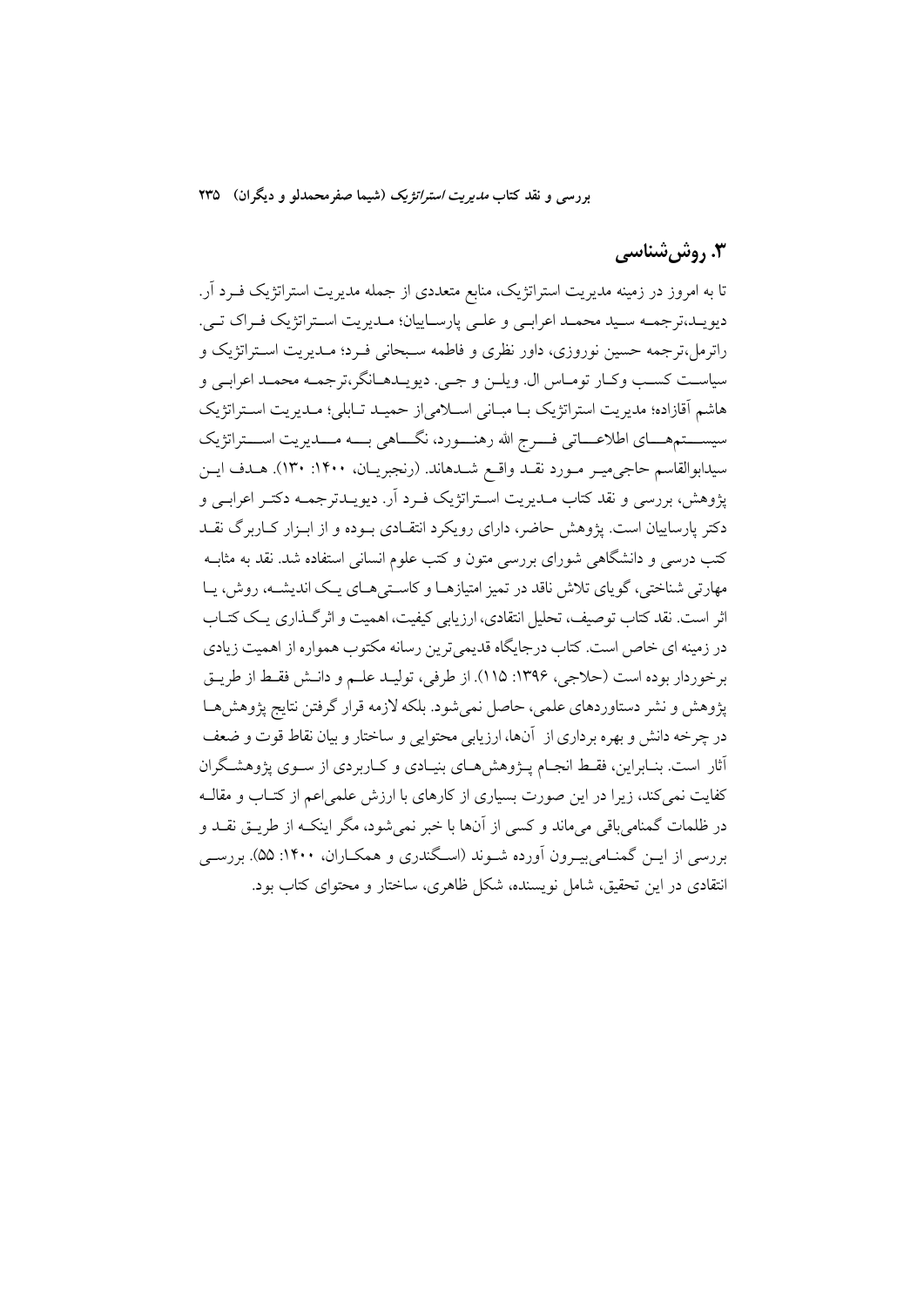۲۳۶ پژوهشرن*امهٔ انتقادی متون و برنامههای علوم انسانی،* سال ۲۲، شمارهٔ ۲، اردیبهشت ۱۴۰۱

## ۴. يافتەهاي تحقيق

## ۱.۴ تحلیل و ارزیابی محتوای اثر

۱.۱.۴ مسئلهمندی کتاب و پاسخگو پی به نیازهای علمی و کاربردی کشور با توجه به نقش مديريت استراتژيک در رقابت سازماني، اخيرا در سطح جهـان و ايـران ايـن موضوع سازمانی توجه بسیاری از اندیشمندان این حوزه را به خود جلب کـرده اسـت کـه بهنظر می رسد نویسندگان نیز به همین دلیل اقدام به تالیف این اثر نمودهانـد. ایــن اثــر بــرای أشنايي با مبحث مديريت استراتژيک نسـبتا مناسـب اسـت ولـي نقـد اصـولي تئـوريهـا و مدلهای این حوزه را شامل نمی شود، در نتیجه نمی تواند به طور کامل به دغدغــههــای ایــن حوزه پاسخگو باشد. همچنین، با توجه به اینکه کتاب حاضر مباحث مدیریت اسـتراتژیک را با زبانی روان، سـاده و بـدون تكلـف بيـان كـرده و ازجامعيـت مطلـوبی برخـوردار اسـت، می توان گفت از نظر اهداف آموزشی مطلوب به نظر می رسد. هرچند کـه پــذیرش گســترده این کتاب در دانشگاههای ایران در بین اساتید، دانشجویان و یزوهشگران تایید کننده قابلیت بالای این کتاب از نظر اهداف آموزشی است. ضمنا، بخش هـای مختلـف کتـاب بـه خـوبی می تواند سرفصا های آموزشی مصوب درس مدیریت استراتژیک را پوشش دهد.

# ۲.۱.۴ ارزیابی نظم منطقی و انسجام درونی به همراه بحث نقد بخشهای مختلف کتاب

کتاب در ۵ بخش و ۱۰ فصل سازماندهی شده است. در هر فصل ضمن ارائه مطالب نظـری و ابزارهای کاربردی برای مدیریت استراتژیک، به بیان مثال و تجربه موفق یا نـاموفق مـرتبط با هر مبحث پرداخته است. مزیت اصلی کتاب، رویکرد انتفاعی و اقتصـادی ابزارهـای ارائــه شده است و ضعف اصلی کتـاب را مـی تـوان در عـدم پوشــش ابزارهـای خـاص بـرای بخش دولتی و غیرانتفاعی و نیز اشکالاتتر جمه متن اصلی و اشکال در ادیسات و نگبارش فارسي دانست.

# ۲.۴ نوآوری اثر

کتاب مدیریت استراتژیک دیویـد را در زمـان انتشـار آن در سـال ۱۳۸۷مـی تـوان یـک اثـر نواًورانه به حساب اَورد. این کتاب ضمن معرفی یک مدل علمی و کاربردی بـرای مــدیریت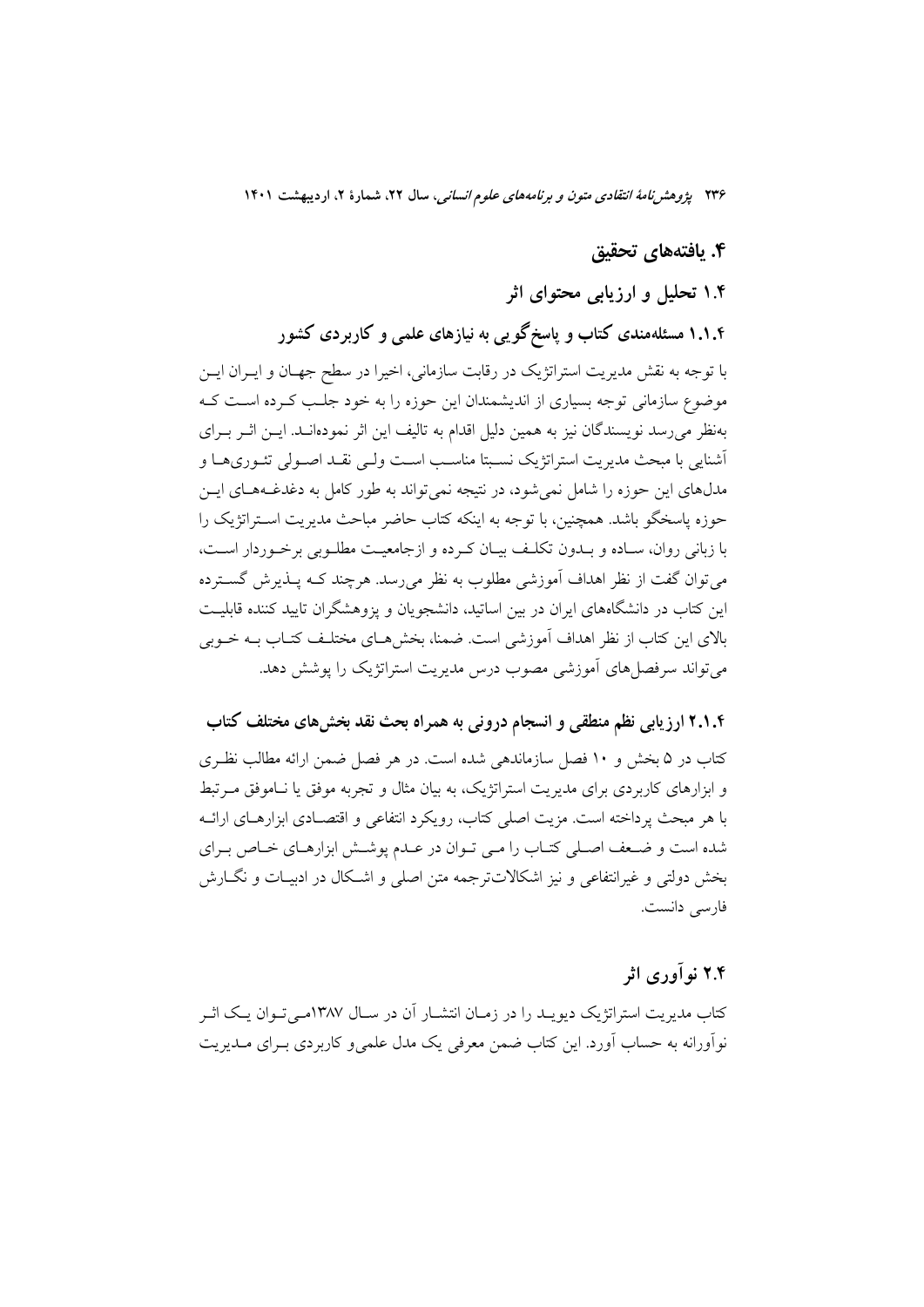استراتژیک، مجموعه ای از ابزارها و روش های جدیـد از جملـه مـاتریس SWOT، مـاتریس SPACE و … را معرفی کرد که نسبت به آثار قبل از آن نوآورانه بودند. اما، اگر ایـــن کتــاب را در زمان حاضر مورد بررسی قرار دهیم، بسیاری از تالیفات منتشر شـده پـس از انتشـار ایــن کتاب، سعی کردهاند در همین مسیر حرکت کنند و در زمینه مدیریت استراتژیک مـدلهـای فرآیندی و گام به گام و ابزارهای اجرایی توسعه دهند که در مقایسه بـا آنهـا ایــن اثــر یــک تاليف معمولي است. بنابراين، كتاب ديويد در زمان انتشار اثري نوآورانه محسوب مـي شـود. همچنین، بسیاری از واژگان که در ادبیات امروز مدیریت استراتژیک رواج دارنـد از جملـه فرصت، تهدید، نقاط قوت، نقاط ضعف، موقعیتپایی استراتژیک و … برای نخستین بـار در اين كتاب مطرح شدهاند.

## ۳.۴ بررسے بخش های مختلف اثر

کتاب دیوید دارای ساختار منطقی خوبی است و از نظـر یـک کتـاب علمـی مـی تـوان وزن مناسبی برای آن قائل شد. فصل بندی کتاب براساس محتـوای آن خـوب اسـت و نویسـنده سعی کرده سرفصل های اصلی مدل خود را در فصل های مختلـف کتـاب بگنجانـد. از نظـر کیفیت محتوا نیز از دیدگاه خواننده (نه از دیدگاه یک فرد اجرایی که به دنبال نتایج ملمــوس است)، محتواي مطالب مـنظم و منطقـي اسـت. ديويــد در كتــاب خــود توانسـته مفــاهيم و تئوري هاي مديريت استراتژيک را در چارچوب هاي مطلوبي مانند ماتريس SWOT، ماتریس SPACE و … بگنجاند که از نظر اجرایی نیز دارای ساختاری ساده و قابلفهم است. ارائه مثالها و نمونههای کاربردی نیز دیگر نقطه قوت این کتاب محسوب می شود. در ادامــه، بخشهای مختلف کتاب مورد بررسی قرار گرفته است.

# ۱.۳.۴ نقد بخش اول: مدیریت استراتژیک یک تصویر کلم

در بخش اول کتاب، دو فصل "ماهیـت مـدیریت اسـتراتژیک" و "اسـتراتژیهـا در عمـل" مطرح شده است. در این بخش، ضمن ارائه تعاریف و مفاهیم اولیه از مـدیریت اسـتراتژیک، مـدل كلـي مـديريت اسـتراتژيک ارائــه شـده اسـت. در كليـت فرآينـد، تـدوين اسـتراتژي (strategy formulation)، اجرای استراتژی (strategy implementation) و ارزیبابی استراتژی (strategy evaluation) به عنوان سه گام اساسی در مدیریت استراتژیک معرفی شده است.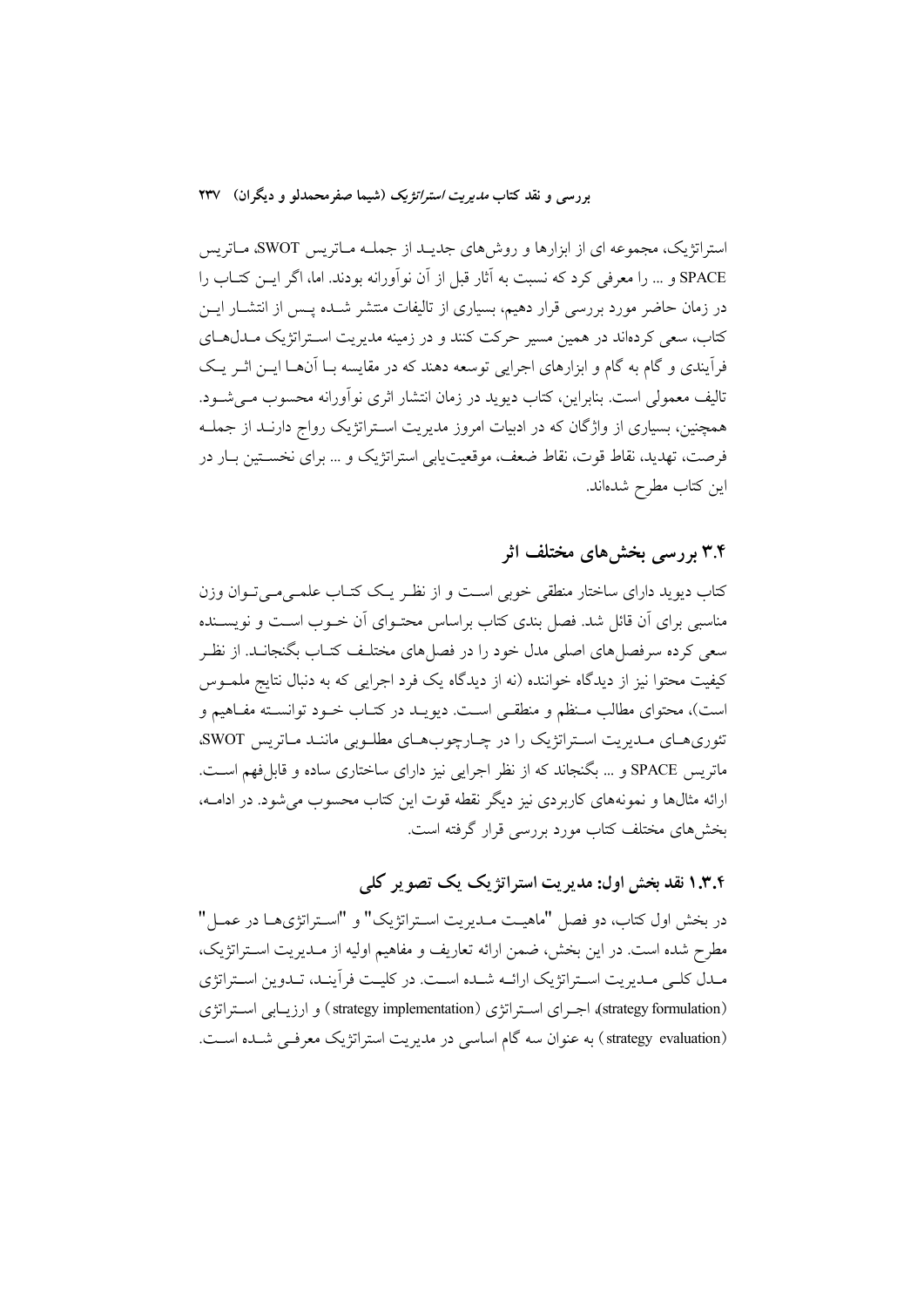همچنین سطوح مدیریت استراتژیک شامل سـطح کلـی( corporate level of strategy) سـطح كسب وكار(business level of strategy) و ســطح وظيفـه (functional level of strategy) بهخوبي بيان شده است. مفاهيم اوليه مطـرح شـده در مـدل نيـز شـامل مأموريـت(Mission)، چشم|نداز(Vision) ، استراتژی، محیط داخلی و خارجی، هدف کلی و اختصاصبی و سیاست (Policy) به عنوان واژههای کلیدی کتاب تعریف دقیقی شدهاند.

مطلب جالب اين فصل، اشاره ديويد به تلفيقي بودن قضاوت شهودي با تجزيه و تحليـل موردی است که این گونه تبیین میکند که علاوه بر محاسبات کمی برای برنامــهریــزی، بایــد حس ششم و قضـاوت شـهودي خـوبي هـم داشـت تـا بتـوان برنامـه اسـتراتژيک خـوبي تدوین کرد. همچنین برای اثبات ایــن دیــدگاه، بــه ســخن اینشــتین اشــاره شــده اســت کــه الهامگرفتن را يک وجه تمايز خود مىداند و در اين زمان نمى تواند با محاسبات دقيـق، الهــام را نادىدە ىگىرد.

در این بخش همچنین به انواع استراتژیها بر مبنای موقعیت اسـتراتژیک ســازمان اشــاره شده است:

- ـ استراتژیهای یکپارچگی (Integration) شامل استراتژی عمودی رو به بالا، استراتژی عمودی رو به پایین و استراتژی افقی
- ـ اســتراتژی،هــای متمرکــز (Incentive) شــامل رســوخ در بــازار، توســعه بــازار و توسعه محصول
- ـ اســتراتژىهــاى تنــوع (Diversification) شــامل تنــوع همگــون، تنــوع نــاهمگــون و تنوع افقى
	- ـ استراتژیهای تدافعی(Defensive) شامل مشارکت، کاهش، انحلال وترکیب

استراتژیها در طبقهبندی دیگری نیز ارائه شـده اسـت کـه شـامل ادغـام ( Acquisition)، تمليك (Merger)، بلعيدن (Takeover) و خريد استقراضي(Leveraged buyout ) است.

همچنین استراتژیهای عمـومی پـورتر شـامل رهبـری هزینـه (Cost leadership)، تمـایز (Differentiation) و تمركز (Concentration) تبيين شده است.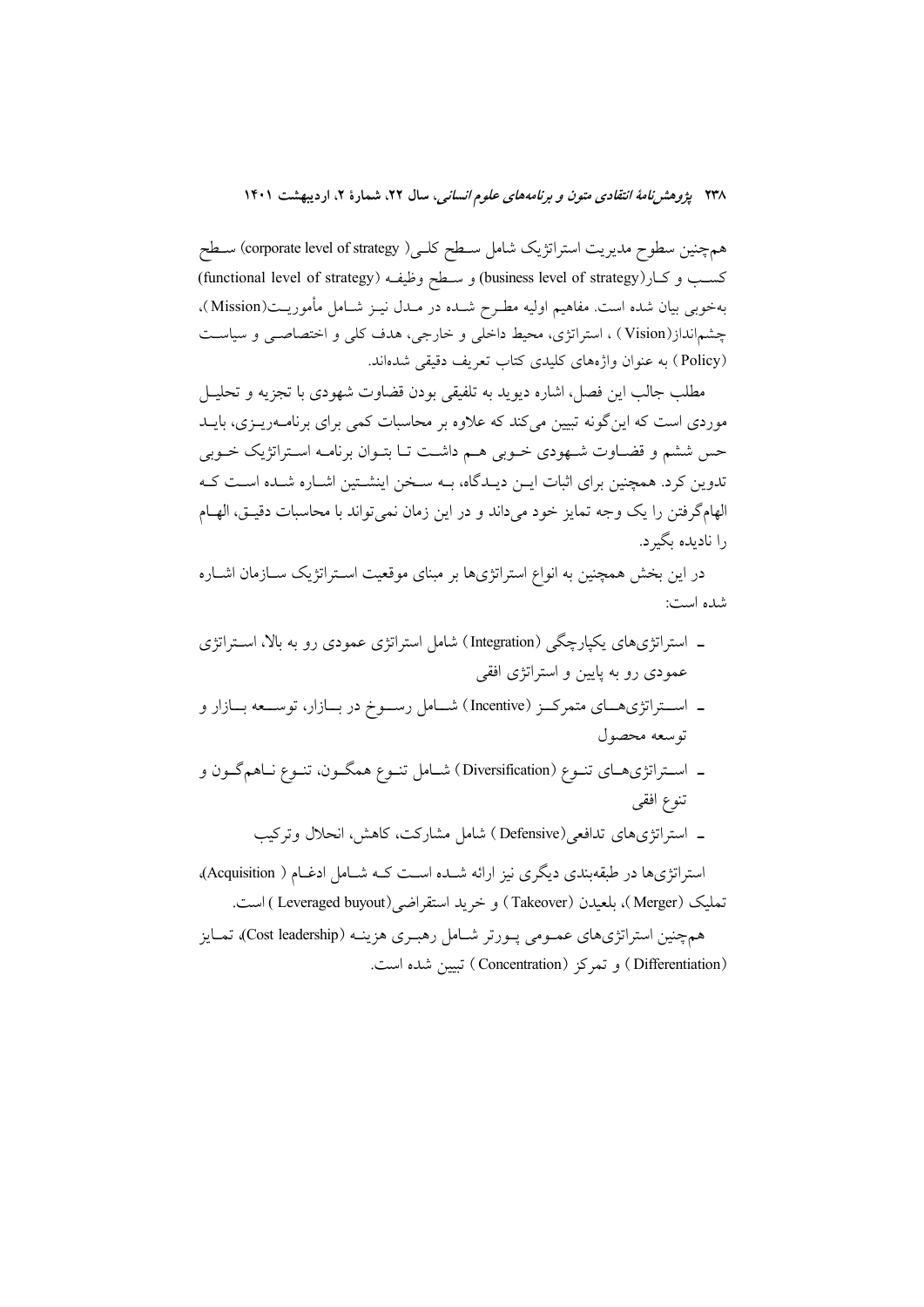مزیت این بخش کتـاب در ارائــه راهنماهـایی بـرای اسـتفاده از هـر نــوع اسـتراتژی در کسبوکار است بـه ايــن معنــا کــه در چــه شــرايطي بهتـر اسـت چــه نــوع اســتراتژي را انتخاب نمود.

۲.۳.۴ نقد بخش دوم: تدوين استراتژى

بخش سوم شامل ۴ فصل "ماموریت سارمان"، "بررسی عوامل خارجی"، "بررســی عوامــل داخلي" و "بررسي و انتخاب استراتژي" است. در اين بخش به بدنه اصـلي فرأينـد تــدوين برنامه استراتژیک کسبوکار یعنی تهیه بیانیه مأموریت و چشم|نداز، تحلیل محـیط داخلــی و خارجی و تدوین استراتژی بر اساس تحلیل های کسبوکار، پرداختـه شـده اسـت. قـوت اصلی کتاب در ارائه راهنمای جـامعی بـرای تهیـه مأموریـت کسـبوکـار اسـت. راهنمـای ۹ مولفهای دیوید و راهنمای کیفی وکلی مک گینیـز بـرای تهیــه مأموریــت، چشــمانــداز و ارزشهای کسبوکار در این بخش تبیین شده و مثالهای عینی از شـرکتهـا و سـازمانهـا درخصوص بيانيه مأموريت و چشم|نداز آنها ارائه شده است.

در بحث عوامـل محيطـي نيـز محـيط كسـبوكـار بـه دو محـيط داخلـي و خـارجي تقسیم شده و در هر مورد مولفههای اختصاصی ارائه شده است. ارائه مثال از هر مورد جـزء نقاط قوت كتاب است.

در بحث تحلیلهای محیطی، ابزارهای بسیار کاربردی زیر معرفی شده است:

- ـ تجزیـــه و تحلیـــل رقابـــت کـــه مبتنـــیبـــر الگـــوی نیروهـــای پـــنجگانـــه پـــورتر (Competency analysis based on porter forces) است.
- ـ تجزيه و تحليل صنعت شامل ارزيابي عوامـل داخلـي(Internal factors evaluation) و ارزيايي محيط خارجي (External factors evaluation) که در آن مولف4هاي داخلي و خارجی شرکت با وزن و ضرایب خاص و عملکرد شرکت در برخورد با این عوامــل مورد ارزیابی قرار میگیرد.
- ـ ماتریس بررسی رقابت(Competitive profile matrix) که عوامل تعیین کننده رقابت را با ضرایب مشخصی در شرکت اصلی و رقبای آن مورد ارزیابی قرار میدهد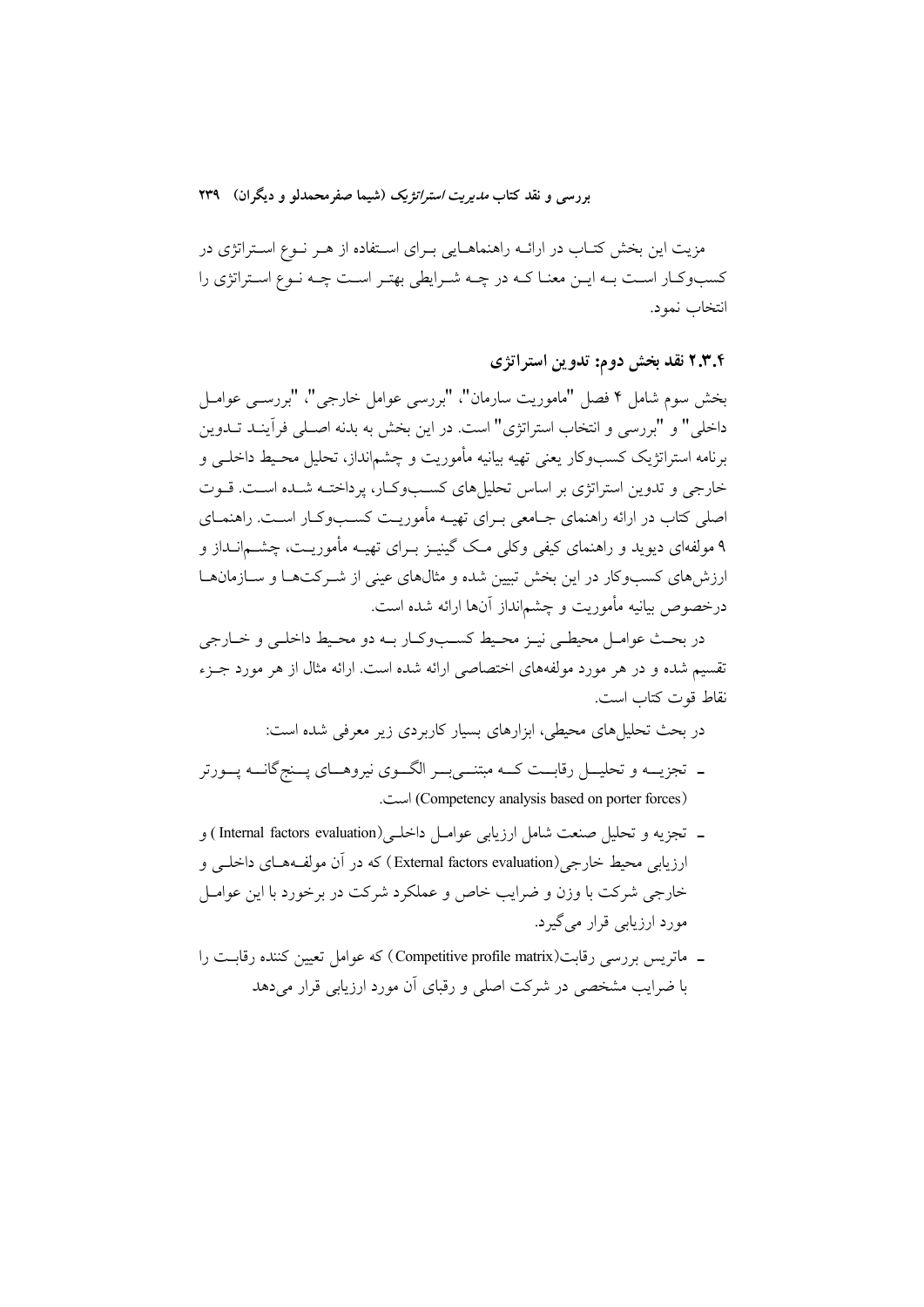۲۴۰ پژ*وهش نامهٔ انتقادی متون و برنامههای علوم انسانی،* سال ۲۲، شمارهٔ ۲، اردیبهشت ۱۴۰۱

مزیت اصلی این بخش کتاب، ارائه مثالهای کاربردی و نمونـههـای عملـی از ابزارهـای مربوطه است. همچنین کمی بودن ابزارها و مثالها از قوتهای کتاب است. ضـعف اصـلی این بخش نیز عدم ارائه ابزار مناسب برای بخش دولتی و عمومی است که در کلیت کتـاب نيز همين وضع برقرار است.

بررسی و انتخاب استراتژی به عنوان فصل ششم و پایانی این بخش است. در این فصـل یک چهارچوب تحلیلی برای تدوین استراتژی ارائه شده است که شامل سه مرحله است:

- ــ مرحله اول: مرحله ورودي كه ابزارهاي مورداسـتفاده در ايــن مرحلــه شــامل ارزيــابي عوامل داخلی و خارجی و نیز ماتریس بررسی رقابت است.
- ـ مرحله دوم: مرحله مقایسه شامل ابزارهای ماتریس استراتژی اصلی، مـاتریس بررســی موقعیـــت و اقــــدام اســــتراتژیک (SPACE)، مـــاتریس گــــروه مشــــاوران بســــتن (Boston Consulting Group (BCG)) و ماتريس تحليل نقاط قوت و ضعف و فرصت و تهديد (SWOT) است.
- ۔ مرحله سوم: مرحلــه تصــمیمگیــری شــامل مــاتریس برنامــهریــزی اســتراتژیک کمــی (QSPM) است.

از مزیتهای این بخش ارائه ماتریس کاربردی و بسـیار خــوب بــرای تحلیــل وضــعیت كسبوكار است. ديگر نقاط قوت اين فصل شامل موارد زير است.

- ـ ارائه مـاتريس SWOT اسـت كـه جـزء كـاربرديتـرين ابزارهـاي تحليـل محـيط در سازمانهای عمومی و خصوصی است و تبیین استفاده از این ماتریس به بیان شـیوا و ارائه نمونه عيني از آن ميباشد.
- ـ ارئه ماتريس ارزيابي موقعيت و اقدام استراتژيک کـه ارائـه دهنـده ۴ نـوع اسـتراتژي شامل تهاجمي (Aggressive)، محافظهكارانه (Conservative)، تــدافعي (Defensive) و رقابتی (Competitive) است، نیز در این فصل به خوبی نمایش داده شده است. این ماتریس در بخش کسبوکارهـای خصوصـی یکـی از جـامعتـرین ابزارهـای کمـی محسوب می شود که می توان وضعیت رقابتی شرکت را تعیین و تقویت کند.
- ـ ارائه ماتریس گروه مشاوران بوستن (BCG) که از طریق تعیـین وضـعیت نـرخ رشـد فروش و نیز سهم نسبی بازار برای هر محصول یا کسبوکار، وضـعیت محصـول یــا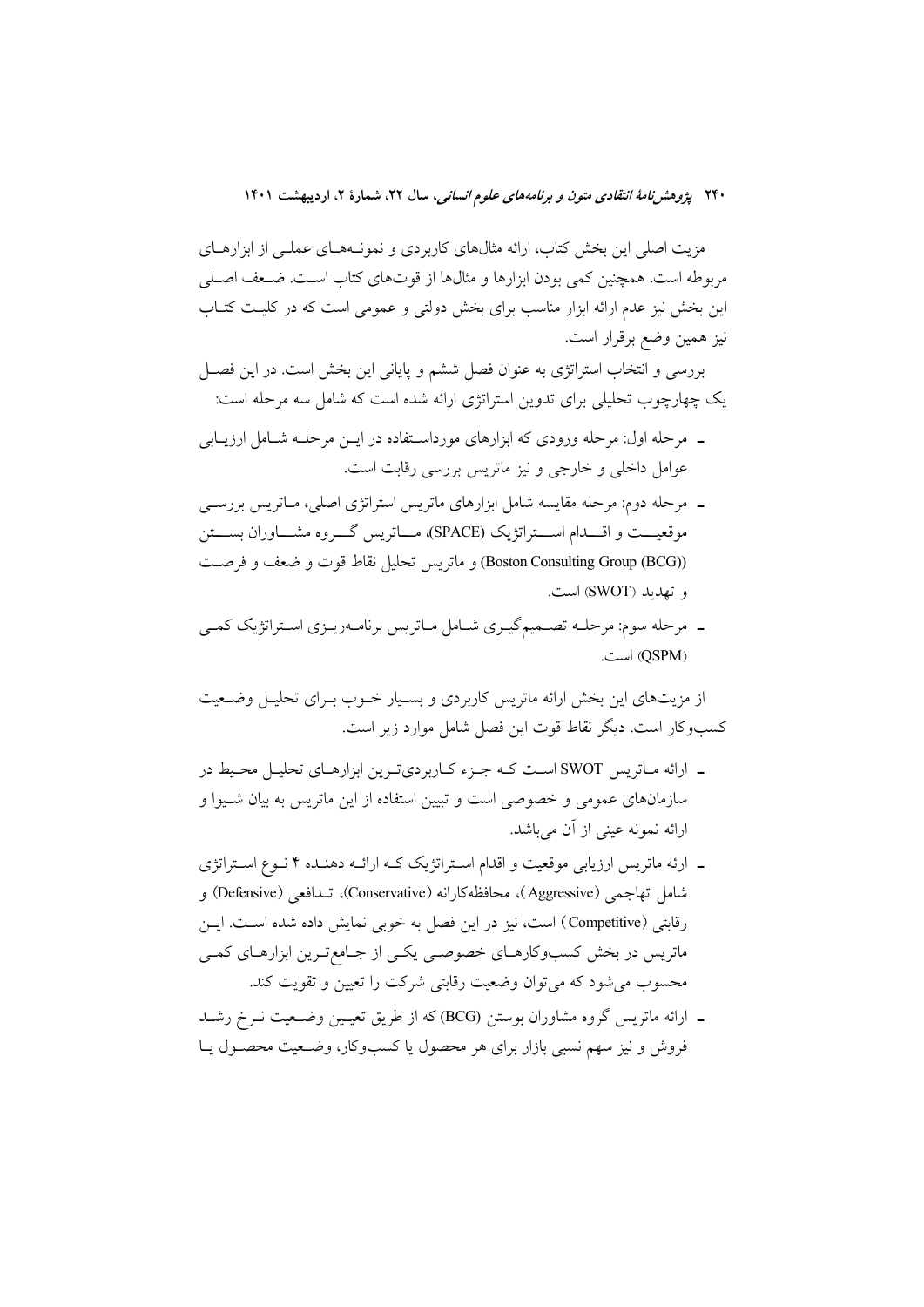کسبوکار را در فضـای رقـابتی بـازار بـه خـوبی مشـخص مـیکنـد. جایگـاههـای علامت سوال، ستاره، گاو شیرده و سگ، به عنوان نماد این ابـزار معـرف کــاربردی و رايجبودن اين ماتريس در حوزه مديريت كسبوكار است.

- ـ ماتریس استراتژی اصلی بر مبنای موضع رقابتی و رشد بازار، معرف ۴ جایگاه بـرای کسبوکار است تـا بتوانـد اسـتراتژي١٤ کا٢گانـه (يکپـارچگي، متمرکـز، تنـوع و تدافعي) را براي كسبوكار انتخاب نمود.
- ــ ماتریس برنامهریزی استراتژی کمی (QSPM) که به وسیله آن میتوان جــذابیت نســبی استراتژیهای مختلف به دست آمده در ماتریسهای قبل<sub>ی</sub> را معین کرد.

ارائه مثال و نمونههای تکمیل شده و کــاربر گـهــای اختصاصــی، روش انجــام تحليــل و تکمیل اطلاعات جداول را به خوبی تسن و شفاف کرده است.

### ۳.۳.۴ نقد بخش سوم: اجرای استراتژی

بخش سوم شامل ٢ فصل " اجراي استراتژي مسائل مديريت" و " اجراي استراتژي مســائلي در زمینه بازاریابی" است. مزیتهای این فصل کتاب در ابتدا وجوه تمایز فرآیندهای تــدوین و اجرای استراتژی به خوبی تبیین شـده اسـت. انتزاعـی بـودن فرآینـد تـدوین اسـتراتژی و عملیبودن فرآیند اجرای استراتژی، تاکید بر اثربخشی در فرآیند تدوین استراتژی و تاکید بـر کاراًیی در فراّیند اجرای استراتژی، داشتن مهارتهای تحلیلی و قضاوت شهودی خــوب در فرآیند تدوین استراتژی و داشتن مهارتهای رهبری و سـازماندهی در مرحلـه اسـتراتژی، از وجود تمایز این دو مرحله اصلی در چرخه مدیریت استراتژیک دیوید است.

ضرورت تطبیق ساختار با استراتژی و بیان کلی انواع ساختار در این بخش نیـز از نقـاط قوت کتاب است. همچنین، وجود تفاوت بین اصلاح ساختار (با رویکرد اثربخشی)، تجدیــد ساختار (با رویکرد کاراًیی) و مهندسی مجـدد (بـا رویکـرد تلفیقـی) در ایــن بخـش تبیــین شده است. ضرورت ایجاد فرهنگ پشتیبان از استراتژی و ضرورت توجه به منابع انســانی در هنگام اجرای استراتژی نیز مطالب خوب دیگری است که در کتاب به آن اشاره شــده اســت. در این بخش همچنین راهنماهای کلی در خصوص مسایل و چالشهای پیش روی مــدیران کسب و کار در مرحله اجرای استراتژی بیان شده است.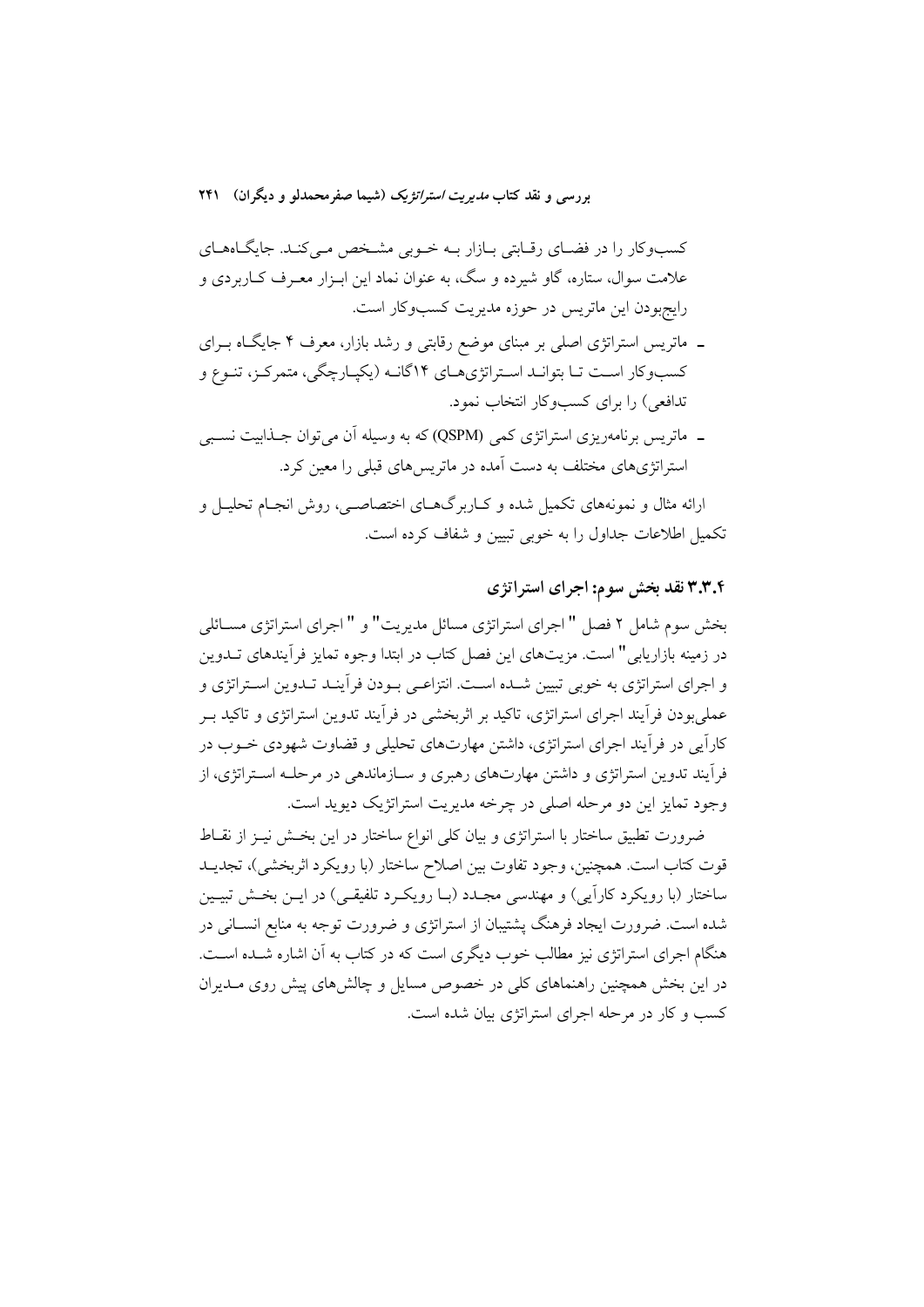ضعف کتاب در این فصل، کم بـودن مطالـب و ابزارهـای کـاربردی در بخـش اجـرای استراتژی به نسبت بخش تدوین استراتژی است. شایسته بود آقیای دیویید در این بخش، بیشتر بر انواع ساختارها و تحلیلهای مربوطه، فراّیند تامین و هزینهکرد منـابع مـالی، فراّینــد تامین و هدایت و ارزیابی منابع انسـانی و سـایر مباحـث كـاربردی در مرحلـه پیـادهسـازی استراتژی بحث و تمرکز می کرد.

۴.۳.۴ نقد بخش چهارم: ارزیابی استراتژی

این بخش شامل فصل "بررسی، ارزیابی و کنترل استراتژی" است. در ایـن بخـش، ماهیـت ارزیابی استراتژی بررسی شده است. ۳ گام اصلی در ارزیابی استراتژی شامل بررســی مبــانی اصلی و اهداف مندرج در فرآینـد تـدوین اسـتراتژی، بررسـی عملکـرد شـرکت در مرحلـه اجرای استراتژی با برنامهها و میزان تحقق اهداف، و اجرای اقدامات اصلاحی برای اطمینــان از تطبیق عملکرد بـا برنامـههاسـت. همچنـین ۴ معیـار از دیـدگاه روملـت بـرای ارزیـابی استراتژیها اشـاره شـده کـه عبارتنـد از: ثبـات رویـه، سـازگاری بـا عوامـل محیطـی، امکانپذیربودن و داشتن مزیت رقابتی در منابع، مهارتها و جایگاه محصول.

در فاز ارزیابی استراتژی، محاسبه عملکرد شرکت ضروری است. ارزیابی عملکرد کمبی شرکت متمرکز بر شاخصهای مالی است و می توانـد شـامل مقایسـه عملکـرد شـرکت بـا خودش در دورههای زمانی مختلف، مقایسه عملکرد شرکت بـا رقبـای خــود و یـا مقایســه عملکرد شرکت با استانداردهای مربوطه در آن صنعت است.

ضعف اصلی این بخش نیز توجه کمتر به مرحله ارزیـابی اسـتراتژی نسـبت بـه مرحلـه تدوین استراتژی است. مرحلـه ارزیـابی اسـتراتژی بـه دلیـل قضـاوت در مـورد عملكـرد اشخاص، وإحدها و كل شركت و مقايسه با وضعيت صنعت موردنظر، مستلزم حساسـيت و دقت زیادی است و کمتر در این زمینه در این بخش کتاب بحث شده است.

# ۵.۳.۴ نقد بخش پنجم: مسائل جهانی در مدیریت استراتژیک

اين بخش شامل فصل " مديريت استراتژيک بين المللي" است. در اين بخـش بـه عملكـرد بهینه شرکت در دنیای اقتصادی امروز اشاره شده است. سازمانهای چندملیتی و بین|لمللـی و مزیتها و معایب اینگونه ساختارهای فعالیتی در جهـان مـورد بررســی قـرار گرفتــه اســت.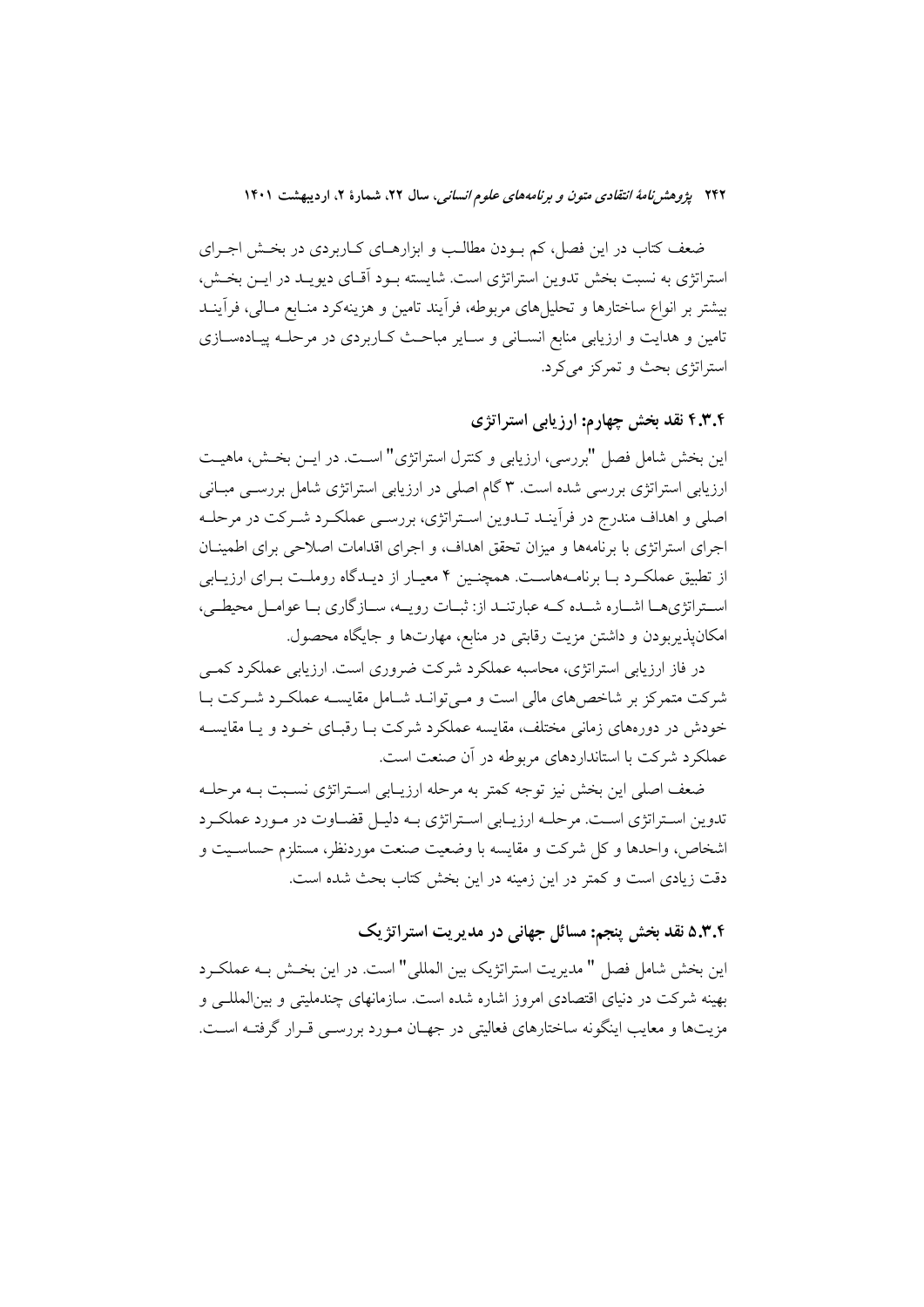چالش جهانی شدن مبحث دیگر است. فرهنگ کسبوکار در ایالات متحـده در مقایســه بــا سایر فرهنگها، نسبتهای مالیاتی در جهان و نیز شـرکتهـای مشــارکتی در هندوســتان در این فصل به تفصیل آمده است. مزیت این بخش کتاب در ارائه مطالعات موردی و مثال هـای كاربر دى است.

# ۴.۴ مقایسهٔ محتوای کتاب با سایر کتابهای مشابه

در این قسمت، محتوای ارائه شده در کتاب مدیریت استراتژیک دیوید بــا تالیفــات دیگــر در زمینه مدیریت استراتژیک مقایسه شده که نتایج در قابل چند مورد ارائه گردیده است.

- ـ بررسی محتوای کتاب نشان می دهد که برخلاف کتب دیگری که در زمینــه مــدیریت استراتژیک وجود دارد، در این کتاب به هیچ وجه گـردآوری نظـرات مطـرح و مهــم موجـود در حـوزه مـديريت و اسـتراتژي جهـان انجـام نگرفتـه اسـت. معمـولا، در کتابهای که در زمینه مدیریت استراتژیک تدوین می شـود، مـروری جـامع بـر روی نظریات موجود در حوزه استراتژی انجام میشود که در کتاب دیوید این مورد بسـیار ضعیف انجام گرفته است و جزء ضعفهای اساسی کتاب از نظر محتوایی است. ایــن در حالیست که دیوید، در آغاز کتاب خود، بـه ارائــه مــدلی ســاده و کمــی در مــورد تدوین، اجرا و ارزیابی استراتژی پرداخته، و سپس در فصول دیگـر کتـاب، بــه شــرح اجزای تشکیل دهنده این مدل اقدام نموده است و این در حالی است که نـه اشـارهای به دیدگاه سایر مولفان و صاحبنظران شده و نه مزایای مدل نسبت به سایر مـدلهـای موجود بيان شده است.
- ـ دیوید در مورد مبنای علمیمدلی که در این کتاب ارائه کرده، اشـاره دقیقـی نداشـته و همچنین در مورد اینکه برای اعتبارسـنجی مـدل ارائــه شـده در کتــاب چــه اقــداماتی انجام داده، مطلبی ارائه نکرده است. ایـن در حـالی اسـت کـه معمـولا کتـابهـای .<br>تالیفشده در زمینه مدیریت استراتژیک، در مورد مبانی علمی و تجربــی دیــدگاههــایی که ارائه کرده اند، توضیحات کاملی ارائه میدهند و به عبـارتی پشـتوانه علمـی بـرای نظریه خود ایجاد می کنند که این مورد در کتاب دیوید مشاهده نمی شود.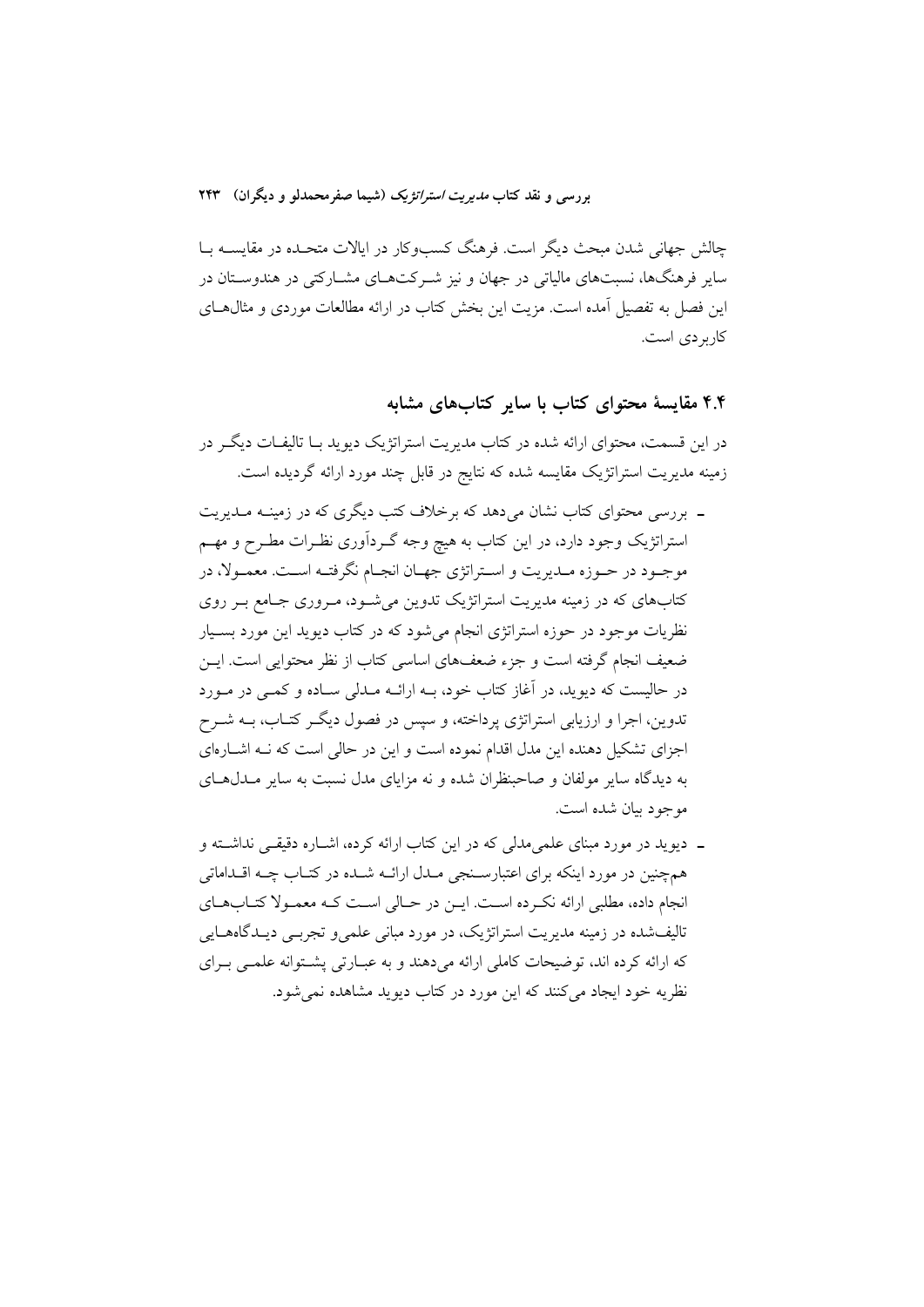۲۴۴ پژ*وهش نامهٔ انتقادی متون و برنامههای علوم انسانی،* سال ۲۲، شمارهٔ ۲، اردیبهشت ۱۴۰۱

ـ كتاب از نظر ارائه موردكاوىها و تحليل آنها براسـاس مبـانى مـديريت اسـتراتژيک، عملکرد مطلوبی دارد و از این جهت می توان گفت که نسبت بـه سـایر کتـابهـای نگارش یافته در زمینه مدیریت استراتژیک، جایگاه برجستهتری دارد. هـمچنـین، موردکاویهای ارائه شده با محتوای کتاب همراستایی مطلوبی دارد و از ایــن نظـر، در فهم مطالب مي تواند اثر زيادي داشته باشد.

## ۵. نقدی بر مدل دیوید در برنامهریزی استراتژیک

دیوید، در ابتدای کتاب خود، به ارائــه مــدلی ســاده و فرأینــدی در مــورد تــدوین و اجــرای استراتژی پرداخته و سپس در فصول دیگر کتاب، به شرح اجزای تشکیل دهنـده ایــن مــدل اقدام کرده است. مهمترین نکته در مورد مـدل مـورد اسـتفاده دیویـد آن اسـت کـه ادبیـات دانشگاهی، این مدل را در زمره مکتب «برنامهریزی استراتژیک» قرار میدهد. ادبیات موجـود در حوزه مدیریت و استراتژی، به بنگاه به شکلهای مختلفی می نگرد به طوری که هــر یــک از این نگاهها، به نتایج بسیار متفاوتی منجر می شود. برای مثال از آنجاکه برخــی از متفکـران، بنگاه را مجموعهای از منـابع تعریـف مـیکننـد، پـس سـئوال اسـتراتژیک در ایـن نگـاه آن خواهد شد که چه منابعی برای بنگاه، استراتژیک محسوب شده و بنگاه باید تـلاش خــود را برای دستیابی به آنهـا معطـوف کنـد؟ ایــن درحـالی اسـت کـه برخـی دیگـر از متفکـران، «نیروهای رقابتی» را شکا ٍدهنده رفتار بنگاه می دانند و معتقدند هرگونــه تصــمیم اســتراتژیک بنگاه باید پس از تحلیـل ایــن نیروهــای رقــابتی صــورت گیــرد. در نگــاه متفکرانــی دیگــر، جنگهای قـدرت درون و بیـرون سـازمان اسـت کـه نهایتـا رفتـار اسـتراتژیک سـازمان را شکل مبی دهـد و بنـابراین در ایــن نگــاه، مـذاکرات و ائتلافـات از اهمیــت فــوق|لعــادهای برخوردار می شود. از منظر برخی دیگر از متفکران نیز، استراتژی چیزی نیست مگــر توانــایی سازمان در یادگیری و انعطاف با محیط خود که در نتیجه، ایجـاد نــوعی ســاختار و فرهنـگ یادگیرنده، شرط موفقیت استراتژیک سازمان خواهد بود. علاوه بر نقد کتاب دیوید، در ایــن قسمت تلاش شد تا مدل دیوید نیز از دیدگاه انتقادی بررسی گردد که در ادامــه، مهــمتــرین ضعفهای آن سان شده است.

**تفکیک بین تدوین و اجرا**: آنچه در مدل دیوید به وضوح به چشــم مــیخــورد، فرآینــد مرحله ای و گام به گام است. شاید فرایند برنامه ریزی استراتژیک در این مدل بیش تـر شـبیه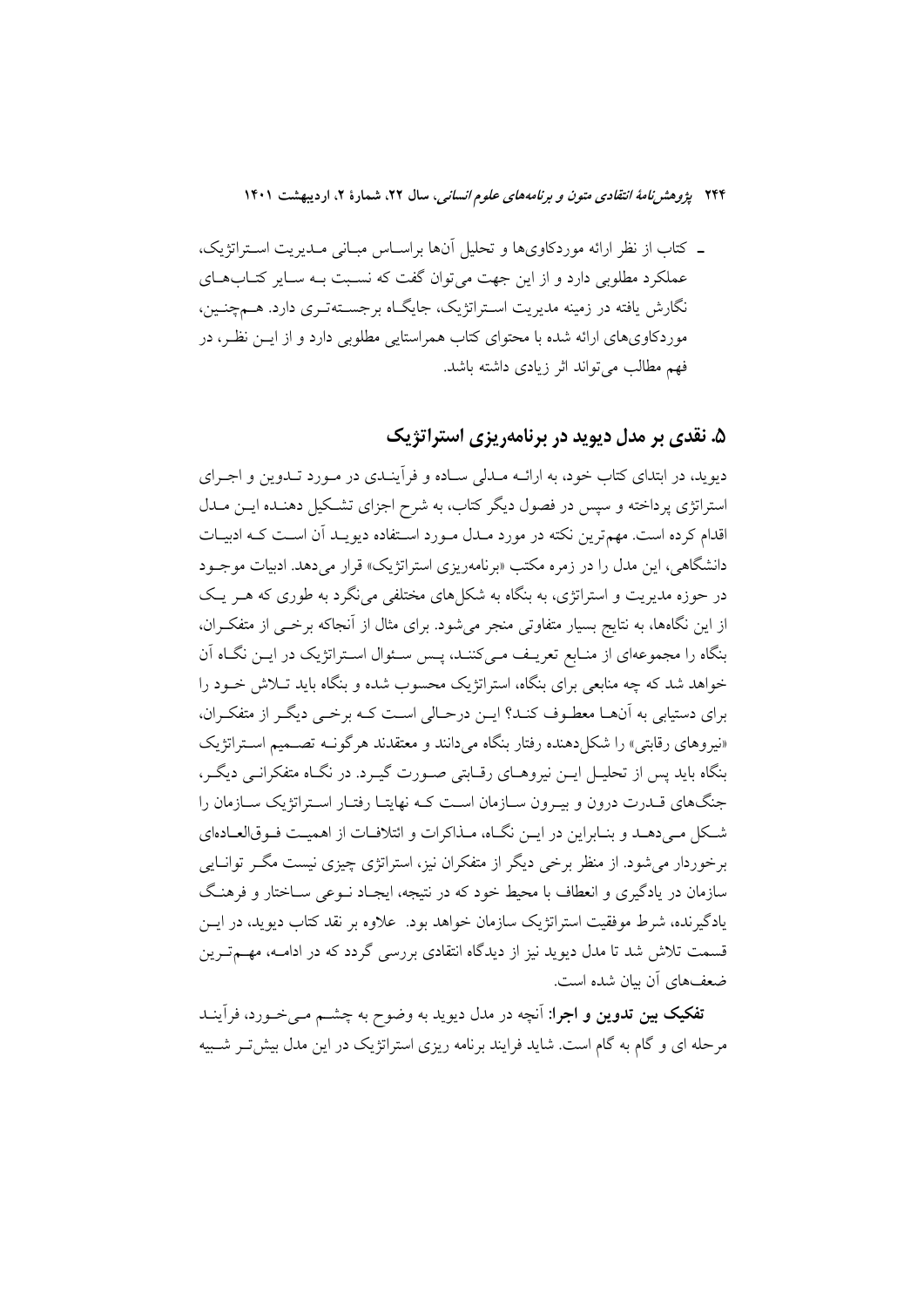یک بازی یا تفریح است و فرد یا گروهی که کار تدوین برنامه استراتژیک را انجام مـیدهــد، لذت زیادی از این کار می برد، بدون اینکه به قابلیت اجرایی بـودن نتـایج فکـر کننـد. بـرای مدیران هم همین طور است و آنها هم حس میکنند کار لـذت بخشـی انجـام مـی۵هنــد و بههمین دلیل برای آنها جذابیت دارد. شاید یکی از دلایل محبوبیـت روش دیویـد در ایــران این است که فرآیند تدوین و اجرا را از هم جدا میکند و در مرحلـه تـدوین دغدغـه ای در مورد اجرای نتایج وجود ندارد و مشاور و مدیران با فراغ بال و آسـودگی خـاطر بــه تــدوین برنامه میپردازند. یکی از دلایل اینکه مدیریت استراتژیک در سازمانهای ایرانـی بــه مرحلــه تدوین خلاصه مـیشـود و نتـایج خاصـی در مرحلـه اجـرا قابـل مشـاهده نیسـت، همـین مساله است که پیوندی بین تدوین و اجرای استراتژی وجـود نـدارد؛ در حالیکـه لازم اسـت مرحله تدوين وجرا با هم ادغام شوند.

**زمان بر بودن**: یکی از مشکلات اساسی در مدل دیوید این است که فرآیند برنامه ریــزی استراتژیک زمان بر است و تعدادی از مراحل باید به صورت گام به گـام طـی شـود. انجـام این گامها معمولا زمان بر است و با توجه به اینکه امروزه تغییر و تحولات محیطی مـوثر بـر فعالیت سازمانها زیاد است، با توجه به زمان بـر بـودن فرآینـد تـدوین برنامـه اسـتراتژیک، ممکن است پس از تدوین برنامه بسیاری از شرایط تغییـر کـرده باشـد و نیـاز بــه بــازنگری جزئي يا حتى اساسي در برنامه تدوين شده باشد. بنابراين، مي تـوان گفـت كـه مـدل ديويـد برای محیطهای با تغییرات اندک می تواند مناسب باشد، اما برای محیطهای با تغییر و تحـول زياد توصيه نمي شود.

**داشتن چارچوب زمانی**: روش برنامه ریزی استراتزیک دیوید فرض مبی کنـد کــه دوره برنامه ریزی باید به ۳ مقطع بلندمدت، میان مدت و کوتاه مـدت تقسـیم شـود و مـثلا بـرای دوره بلندمدت بازه زمانی ۵ تا ۱۰ ساله درنظرگرفته شود؛ اما با توجه بــه شــرایط امــروزی و تغییر و تحولات لحظه ای و گسترده، دیگر نمی توان به چارچوبهای زمـان بنـدی مرســوم اتکا کرد و باید از مدلهایی بهره گرفته شود که داری انعطاف و چابکی بالاتری در مقابله بــا تغییرات محیطی هستند. بنابراین، به این دلیل که محیطهـای ســازمانی براســاس تقــویـمهــای زمانی رفتار نمی کنند، در زمان حاضر مدلهایی مانند دیوید به دلیل اتکا به یک نظـم منطقـی و انعطاف اندک، فاقد کارآیی لازم هستند. مدلهای امروزی مدیریت استراتژیک بایـد بتوانـد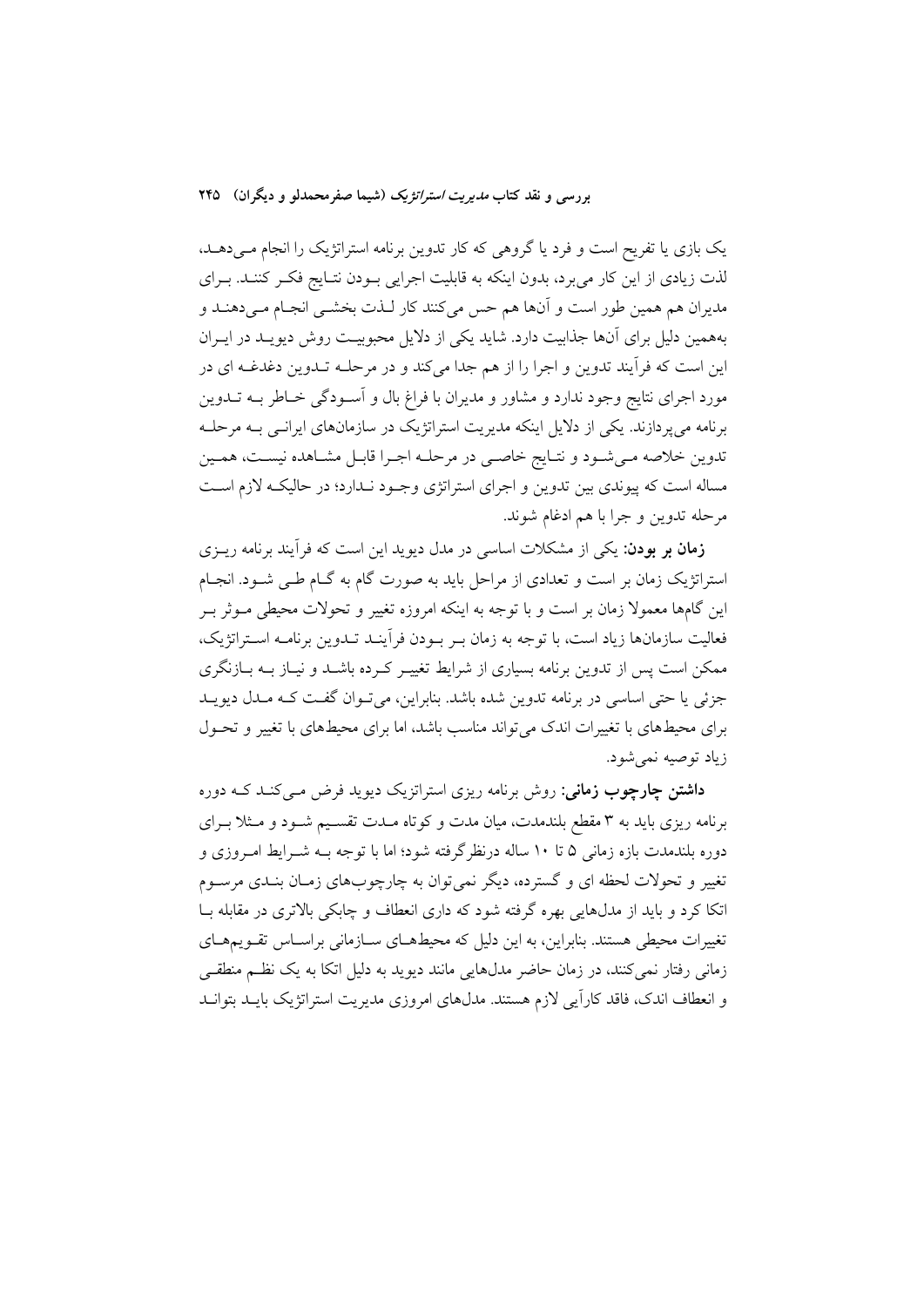۲۴۶ پژوهشرن*امهٔ انتقادی متون و برنامههای علوم انسانی،* سال ۲۲، شمارهٔ ۲، اردیبهشت ۱۴۰۱

قابلیت تصمیمات لحظه ای را فراهم کند و دارای چابکی و انعطاف بالایی در برابـر شــرایط متغير محيطي باشد.

عدم توجه به خلاقیت در برنامه ریـزی: در مـدل دیویـد جایگـاه<sub>ی بـر</sub>ای خلاقیـت و نوآوری وجود ندارد. همه چیز در مدل دیوید مشخص و از پیش تعیین شده اسـت و انگــار باید برای تدوین برنامه استراتژیک، مجموعه ای از جداول را پرکرد. این در حالی است ک شرایط جدید محیطهای سازمانی نیاز به ابتکارات و اقدامات نو آورانــه را ایجــاب مــی کنــد و باتوجهبه اینکه تمام برنامهها در سازمان به برنامـه اسـتراتژیک منتهـی مـیشـود و خــارج از چهارچوبهای تعیین شده نمی توان تغییر به وجود اَورد، جایبی برای خلاقیت نمـی،مانــد. در مدل دیوید بیش از آنکه به اثربخشــی برنامــههــا توجــه شــود، بــه فرآینــد تــدوین برنامــه و عدمتخطي از آن توجه مي شود و به عبارتي، "وسيله خود بــه تبــديل بــه هــدف مــي شــود". عدمانعطاف و نگاه فرآیندی به برنامه ریزی استراتژیک، بزرگترین موانـع خلاقیـت در مــدل برنامه ریزی دیوید هستند که مانع اثربخشی این مدل در محیطهای امروزی است.

ترويج نگاه بالا به پايين در برنامــه ريــزي: در مــدل ديويــد، عمــدتا مراحـل مـديريت استراتژیک توسط مدیران رده بالای سازمانی انجام مـیشـود و افـراد در ردههـای پـایینِ تـر، کمتر نقشی در این زمینه دارند. در زمانه ای که با توجه به ارتقای سـطح دانـش و تخصـص کارکنان، نیاز است از سبکهای مشارکتی در مدیریت استفاده شود تـا ضـمن حفـظ انگیــزه کارکنان، از دانش آنها بهره گرفته شود، مدل دیوید در این زمینه دارای ضعف زیادی است. نگاه بالا به پایین در برنامههای استراتژیک ضمن اینکه سازمان را از نظرات ارزشمند مــدیران عملیاتی و میانی محروم میکند، ضمانت اجرایی برنامههـا را زیـر سـوال مـیبـرد و مـانع از آن است برنامههـا براسـاس واقعيـات سـازماني و توانمنـديهـاي اجرايـي تـدوين شـوند. همچنین،ترویج این رویکرد مانع ازترویج فرهنگ مشارکتی و دموکراتیک و بهـره گیـری از خرد جمعي مي شود.

غالب بودن منطق و نظم به جای تفکر استراتژیک: مدل دیوید بیش از آنکه بــه دنبـال این باشد مدلی اثربخش و کارآمد از تفکر استراتژیک در سازمانها توسـعه دهـد، بــه دنبـال اّن است تا فراّیندی منطقی و مـنظم ارائــه دهــد. ایــن در حــالی اســت کــه اگرچــه نظــم در برنامهريزي مهم است، اما ذات و مفهوم واژه "اسـتراتژيک" بـا مســائل بلندمــدت و پيچيــده سروکار دارد کــه بــا نظــم وترتيــب آن هــم بــه شــدتى کــه در مــدل ديويــد تاکيــد شــده،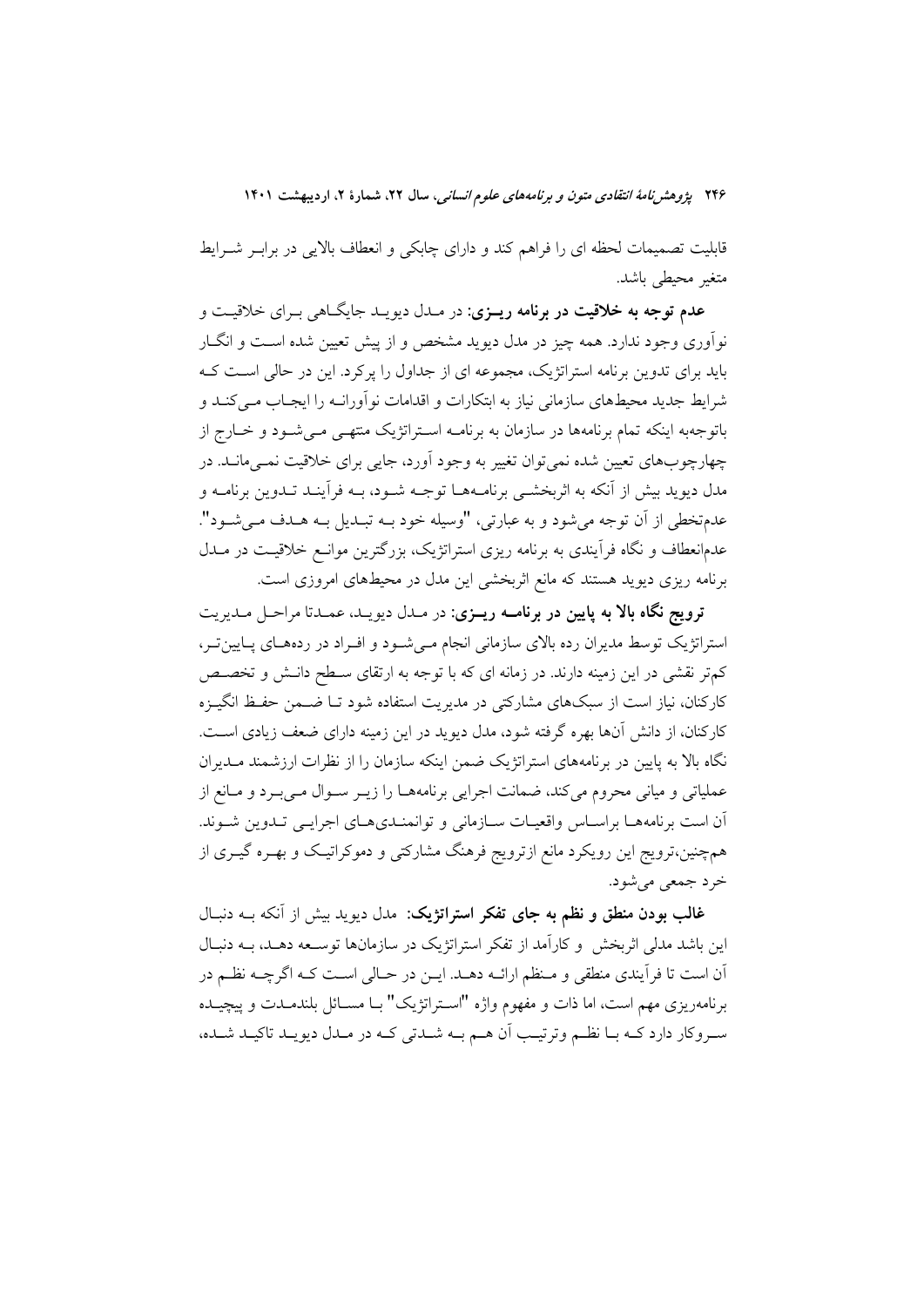سـازگاري نـدارد. داشـتن تفكـر اسـتراتژيك بـدون درنظرگـرفتن پيچيـدگيهـا و ابهـامهـا قابل تصور نیست و شاید بتوان گفت مدل دیوید و نظم و چارچوبهای زمانی آن، با مفهــوم تفكـر اسـتراتژيك متنـاقض اسـت و بــه همـين دليـل خروجـي حاصـل از آن اثربخشــي ز يادى ندارند.

# ۶. نتيجه گيري

امروزه، با توجه به شرایط خاص محیط کسب وک ر سازمانها، ضرورت برنامـه ریـزی بلندمدت و استراتژیک رو به روز بیشتر میشـود و سـازمانهـا نیـاز دارنـد بـا درنظرگـرفتن شرایط محیطی و قابلیتهای درونی خود نسبت بـه برنامـه ریـزی اسـتراتژیک اقـدام کننـد. از این رو، روز به روز بر تعـداد تالیفـات و پــژوهش۵عـای انجـام گرفتـه در زمینــه مـدیریت استراتژیک افزوده می شود. یکی از منابع مشهور و مقبول واقع شـده در ایـن زمینـه، کتـاب "مديريت استراتژيک" ديويد فرد اَر است. اين کتاب از زماني کهترجمه شده تاکنون جايگــاه بسیار خوبی را در محیطهای دانشگاهی، سازمانی و مشاوره ای کسب کرده است و در طے سالیان متمادی جایگاه خود را از دست نداده است. ایــن در حــالی اسـت کــه در دنیـا و در محافل مرتبط با مدیریت استراتژیک، اگر نگوییم دیوید یک فرد ناشناخته است، باید بگــوییم او کم تر شناخته شده و مورد توجه بوده است.

دلیل کاربردی بودن کتاب دیوید در ایـران، ارائــه مجموعــهای از ابزارهــای کــاربردی در مدیریت استراتژیک در این کتاب است. آنچه در کشورهای با زبان غیـرلاتین (ماننـد ایـران) بهعنوان مشكل اصلى مطـرح اسـت، محـدوديت تطبيـق و برگـردان واژههاسـت. مشـكل اصلیترجمه متون لاتین به فارسی در ایران را میتوان در دامنه محـدود لغــات، درک مطلــب نادرست و یا مهارت ناکافی ترجمه تخصصی دانست و این امر منجر بهترجمـه متـون علمـی به شکل غیرکارآمد و کمتر اثربخش می شود. بنابراین اگر منبعی پیدا شود کـه مجموعـهای از ابزارها به وسعت کتاب مدیریت استراتژیک دیوید، پیدا شود، فارغ از ادبیات و روش علمــی آن، قابلیت ساده و روان بودن، قابلیت درک مطلب و قابلیت تطبیق و بومی کردن آن منبـع و ابزارهای آن منبع است که کاربرد آن را زیاد میکند. بنابراین شاید بتوان گفت فـرد آر دیویــد دانشمندی در حوزه مدیریت استراتژیک نباشد، اما به جرأت می توان گفت وی تــدوین گــر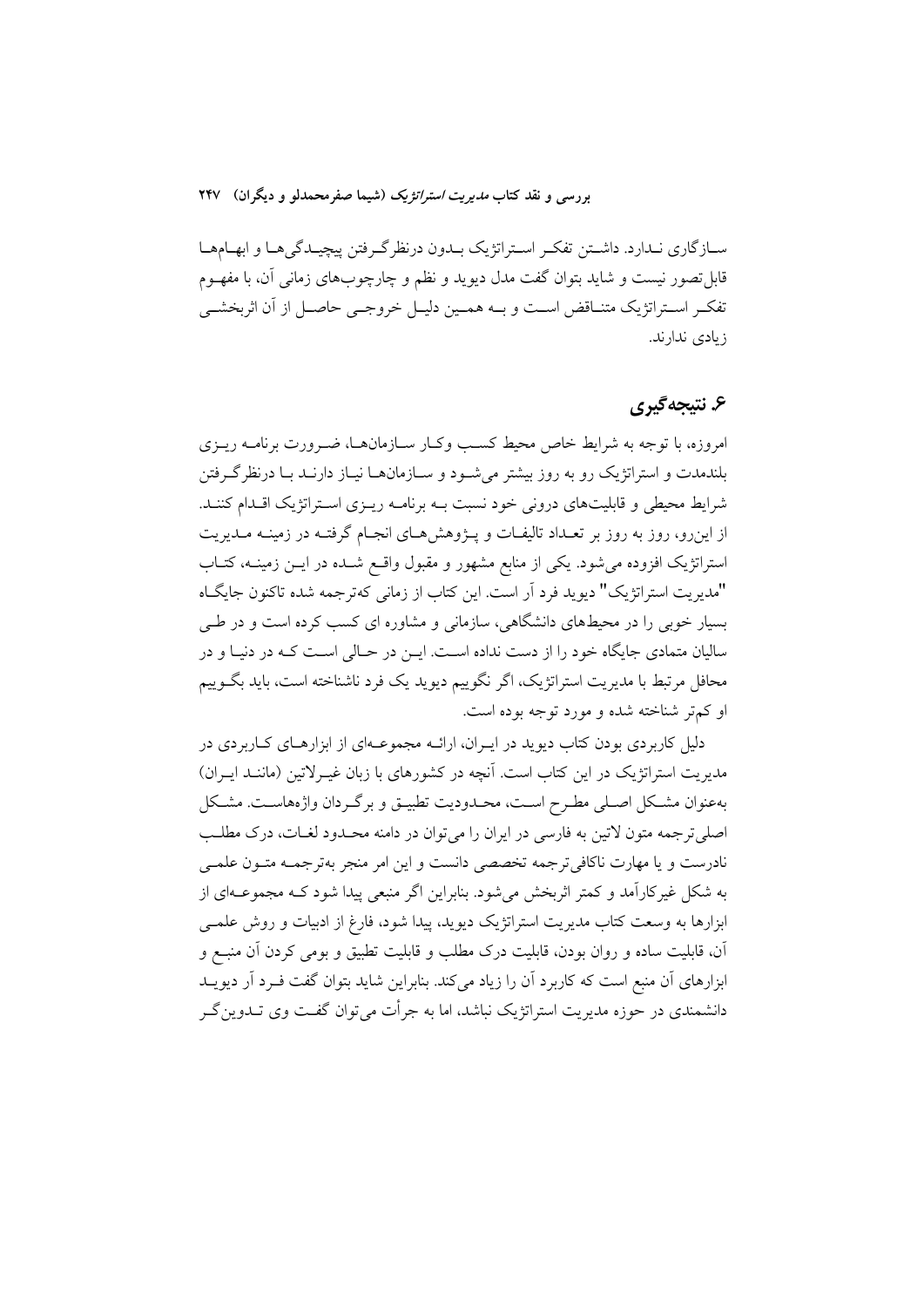خوبی در این حوزه محسوب میشود؛ یا شاید بتوانیم بگوییم دیوید یک نویسـنده توانمنــد در زمینه مدیریت استراتژیک است، تا یک استراتژیست موفق و متفکر استراتژیک. در ادامه، تعدادی از پیشنهادات برای ارتقای محتوای کتاب ارائه می گردد:

- ۔ در ابتدای کتاب، مبانی علمی مدیریت استراتژیک و دیدگاههای سایر افراد صاحب نظـر در این زمینه تشریح گردد و سپس مدل تحقیق معرفی گردد.
- ـ پیشـنهاد مـي گـردد در هـر فصـل از كتـاب كـه بـه نـوعي گـامياز مـدل تحقيـق را توصيف مي كند، چارچوب ارائه شده با ساير مدلهاي مـديريت اسـتراتژيک موجـود مقایسه گردد و مزایای آن نسبت به آنها بیان گردد.
- ـ پیشنهاد می گردد فصلی در کتاب اضافه شود و در آن در مورد نحوه بکبارگیری میدل تحقیق در سازمانهای دولتی و غیرانتفاعی و نکاتی که در این رابطه باید مـورد توجـه قرار گیرد، مطالبی بیان شود و حتی ابزارهـای خاصـبی کـه بــه کــاربرد بهتــر مــدل در ابن گونه سازمانها کمک میکند، توسعه داده شود.
- ـ موردکاویهای مطرح شده در کتاب عمدتا مربوط به بخش خصوصی و شرکتهـای تجاری هستند و بهتر است موردکاویهـایی در سـایر بخـشهـا از جملـه دولتـی و غیرانتفاعی نیز به مطالب موجود کتاب افزوده گردد.
- ـ با توجه به اینکه مطالب ارائه شده در فصول کتـاب زیـاد اسـت، بـه نظـر مـی رسـد بهتر است در ابتدای هرفصل برای آمادهسازی ذهـن خواننـده، خلاصـه ای در مـورد محتوای فصل به صورت شماتیک ارائه گردد.

#### كتابنامه